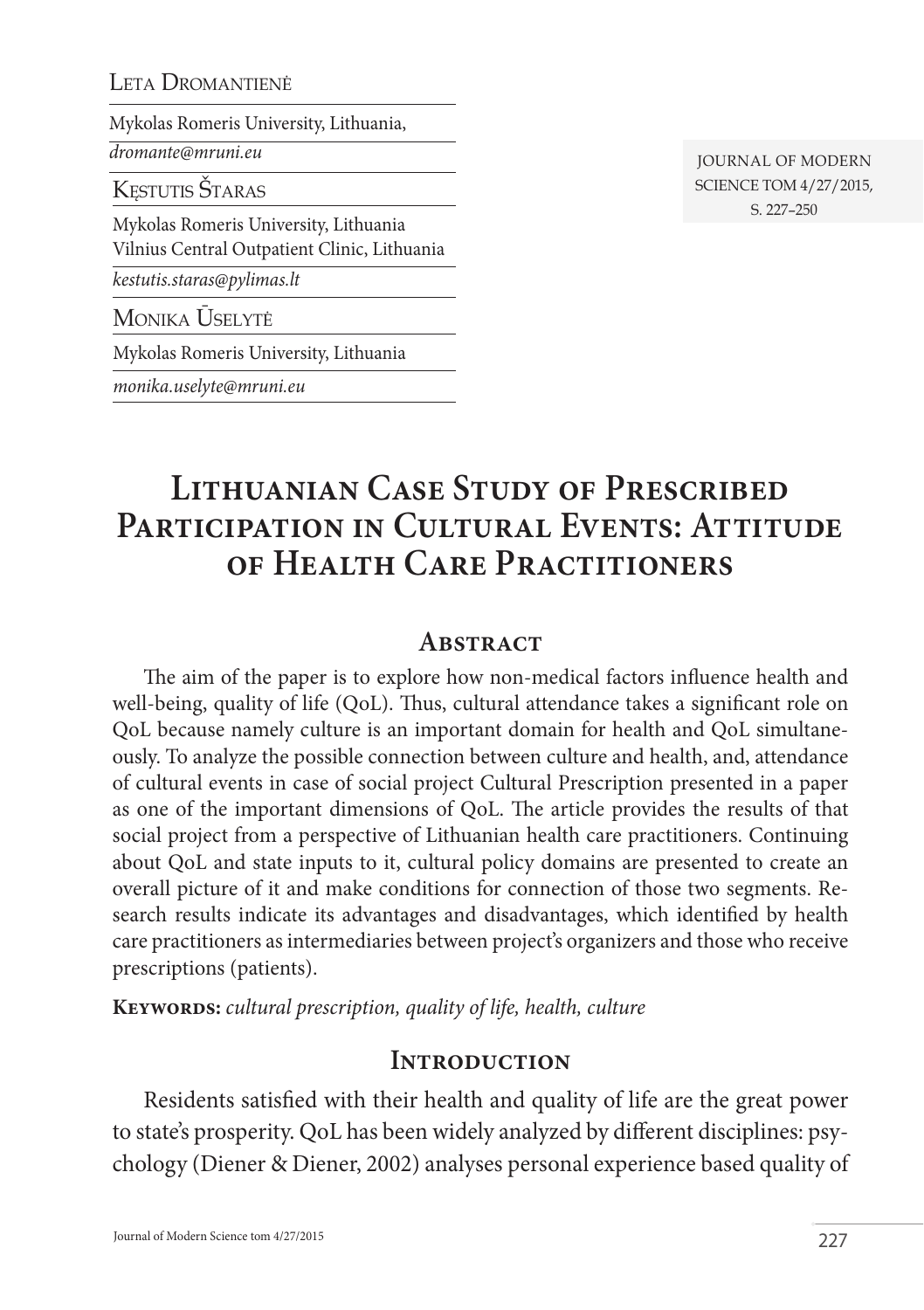life; economics (Krutilla & Reuveny, 2002, Servetkienė, 2013) allocate its biggest focus on the objective economic capacity related to living standards; from medical perspective (Boumol, 1993, Michalis, 2003, Butikis, 2009); sociology (Raphael, 1996, 1998, Veenhoven, 1988, 2000) dispute individual's well-being and their reliance to different levels of society welfare. Growing popularity of interdisciplinary studies has led to interdisciplinary of QoL studies (Stiglitz, Sen, Fitoussi, 2009). Significant political organizations: UNESCO, World Health Organization (WHO), Organization for Economic Co-operation and Development (OECD) pay attention to QoL studies in order to ensure the main goal for every state to improve and secure QoL and welfare for everyone (Scottish Social Research, 2005). To reach these goals, scientific analysis is necessary because QoL is extremely complex by its nature and in different circumstances mean different things. Thus, some of the most important elements agreed to be constant by the authors.

Multitude studies come to a common agreement that health play a key role in the QoL (WHO, 1995, Mikhail, 2003). Scholar's state that health is one of the main factors that affects people's QoL, as health itself is a resource for human daily life capacity. QoL notion is also supported by the fact, that one of the first QoL definitions established by WHO (1993) included health as a significant domain. Therefore, health is also included in Human Development Index. It is expected that investments in health improvement are investments in quality of public development and welfare simultaneously (Baklien, 2009). Consequently, one of the ways to improve QoL is an aspiration to improve health. There are many approaches how the state in general or social network organizations, in particular, can improve residents health. Culture is between those methods. Actually, in our modern society cultural usage for the health and QoL purpose increases rapidly (Raphael, 1999, Angus, 2002, Guetzkow, 2002, Smith, 2004, Hyyppa et. al., 2005, Daykin, 2011). Moreover, culture is not only a measure to reach better QoL, but it is also a component of QoL. Culture is acknowledged in many social spheres as a social power to influence the particular issue in a right direction, which had not spared the attention of researchers.

This paper argues the social point of view of possibilities to improve QoL and research approach of evaluation of social project from the point of health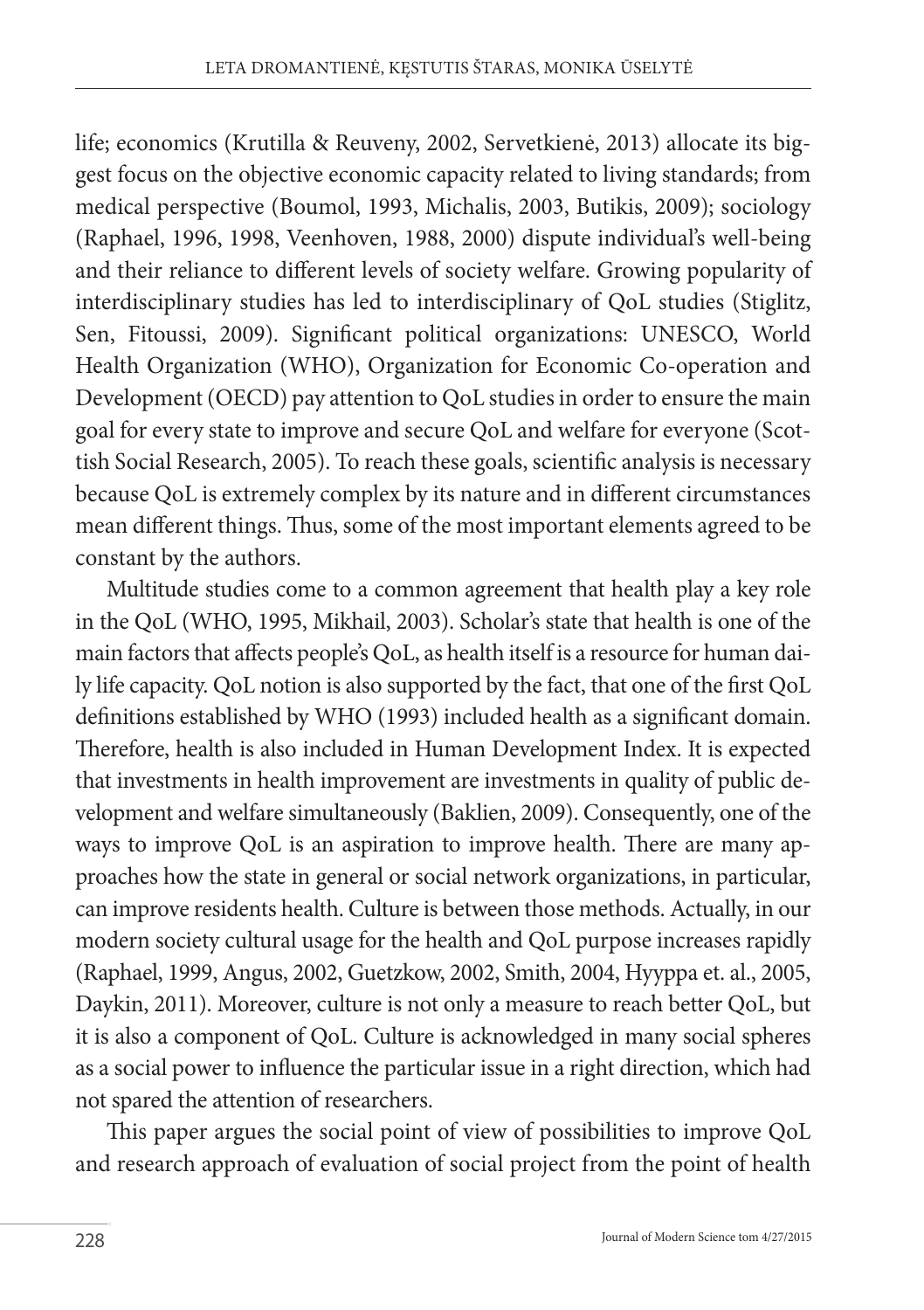care practitioners view, as intermediaries between project organizer's and receivers' (patients'), perspective in Lithuania. Actual research is relevant to apply gained results to familiar future projects. A paper presents the findings of the social project "Cultural prescription" that was successfully carried out in April-November 2013 in Vilnius when implementing the best practice of Turku, Finland (2011) in that field. That is an example how a culture was employed for health care by collaborating cultural and social network enterprises. Precisely, this social project reveals the case when culture enabled for improving patients health, welfare and QoL simultaneously.

In Lithuania, social project "Cultural prescription" was organized by public cultural institution "Mokytojų Namai" (Eng. Teacher's House) in Vilnius and dedicated to outpatient clinic "Centro poliklinika" (Vilnius) patients, who were suffering from chronic disease cancer, cardiovascular disease and mental health disorders (a predisposition to depression) to improve their QoL. The idea of that project was participants receiving invitation cards – "Cultural Prescription" – to a cultural event or institution besides their regular based prescription for medicine.

The paper presents an analysis of Lithuanian case of social project "Cultural Prescription" and its role on QoL proposed by health care practitioners who have been prescribing for patients' prescriptions of cultural attendance.

**The aim of the research:** to explore the importance of social engage cultural project "Cultural prescription" on QoL of patients suffering from chronic disease m the point of view of health care practitioners.

**Methods of the research:** analysis of scientific literature/data, qualitative research, semi-structured interview, qualitative content analysis of the data.

# **The concept of quality of life and health related quality of life (HRQOL)**

For centuries researchers and thinkers from different disciplines have proposed their own definitions of QoL according to particular time normative, social, economic and political actualities as well as on different approaches and assumptions (Veenhoven, 2006). Regardless, only at the very beginning of the XX century, issue of QoL has become a matter of systematic empirical research and finally, independent theory (Vesan & Bizzotto, 2011). QoL theory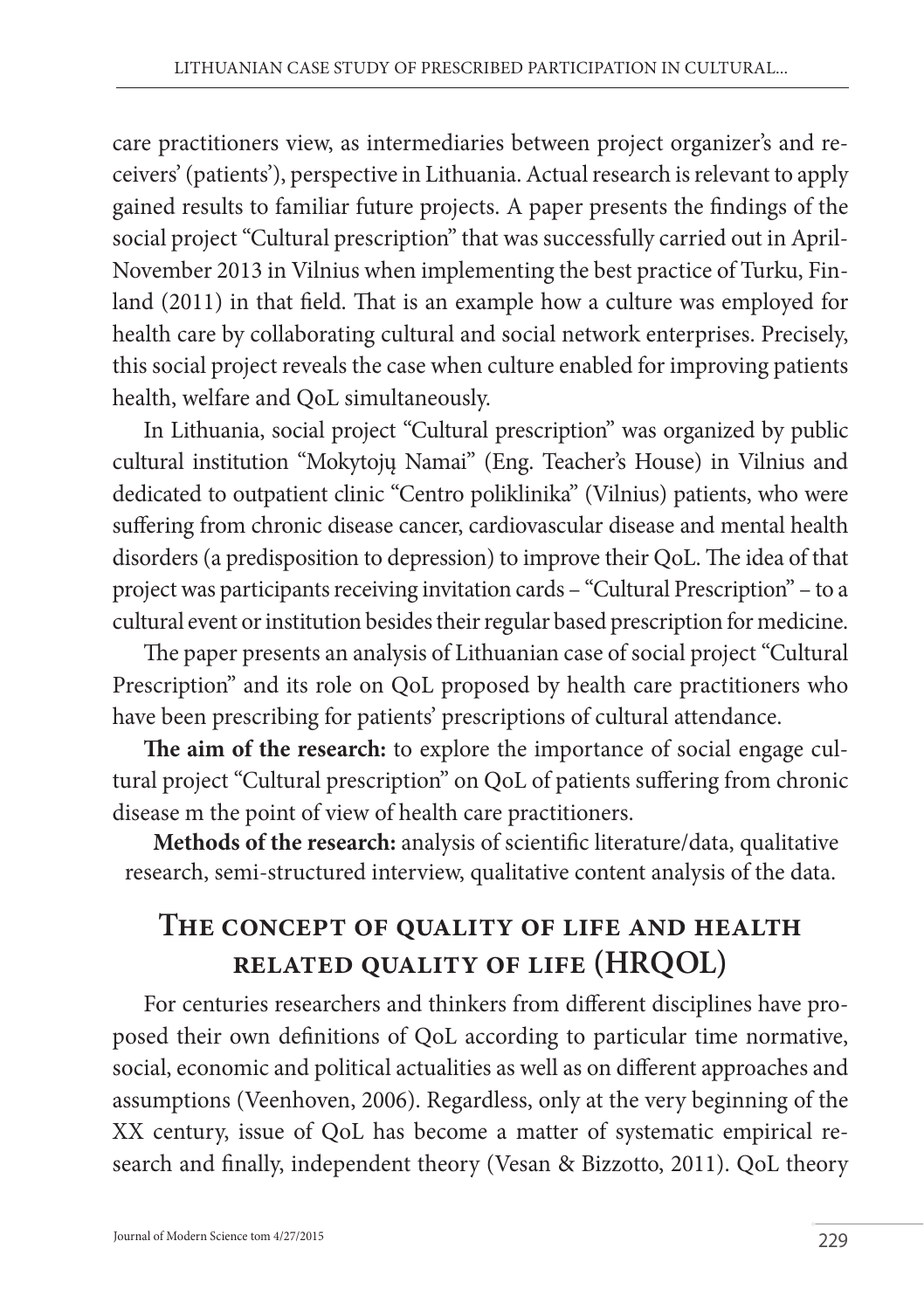development presents two historical approaches: Scandinavian and American. Scandinavian sociologists and economists stressed on objective living conditions (Erikson, 1993, Uustilo, 1994) and considered that happiness, satisfaction needed for QoL may be reached in condition of well-developed welfare state rather than on people's satisfaction itself (Noll, 2004). While the American approach highlighted subjective well – being, happiness, life sa-tisfaction and QoL evaluation by every person individually (Combell, Converse, Rodgers, 1976, Vesan & Bizzotto, 2011). American approach stressed, that different person may be differently satisfied in equal circumstances that is why QoL is subjective itself.

Although American and Scandinavian approaches present substantially different position toward QoL, both approaches take an active position in the social science, and nowadays it becomes new interdisciplinary study subject. Thus, in 1993 social scientific QoL research becomes institutionalized with the founding of the International Society for QoL studies (ISOQOL) (Veenhoven, 2006). Growing volume of QoL studies and its demand had led to the spread of it to the majority of Europe and opened the gates for further analysis of QoL (Raplay, 2003). QoL becomes a popular topic on social science debates, which resulted that American (subjective), and Scandinavian (objective) approaches lost the links with researcher's geographical location, as it was at the beginning and were renamed to subjective and objective domains of QoL.

Even scholars identify different components of QoL, but some domains are agreed by all, such as physical, mental and social health, only notable, that for example WHO (1995) identify it as social health, while others named it as health and psychological climate or health and social connections (Stiglitz et. al., 2009)

QoL studies have shown that health is significant part of QoL (Bruno et. al., 2003) and no other domain of life none of the QoL have attracted such attention in relation to measure of QoL as health. This is a consequence of few related phenomenon:

- Beveridge Report<sup>1</sup>, which connected health as significant domain for quality of life with postwar welfare state;
- World Health Organization (WHO) has defined health not only as absence of illness but in wider terms: health is state of complete physical,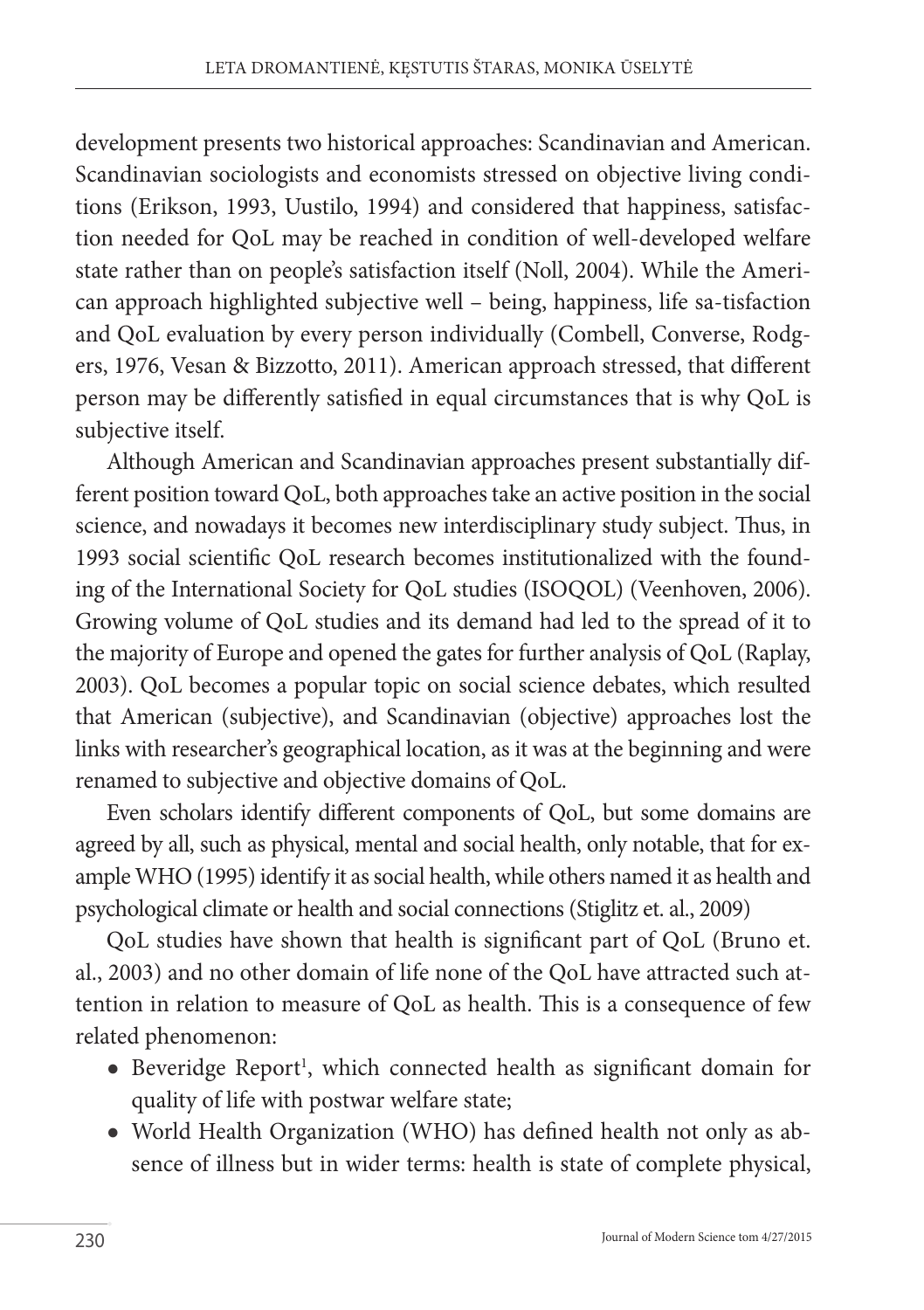mental and social well – being and not merely the absence of disease or infirmity (WHO, 2014);

 Health is accepted as a common value in most of the societies, and it may be easily damaged by physical impacts or diseases and scholars find importance to measure HRQoL in different disease or its treatment conditions.

Holistically, health is a most important domain of the QoL because health problems mostly interfere with person's usual social activities, as well as good health leads to economic prosperity and social welfare. Moreover, health is vital for the realization of capacity, as well as it is needed for loving, having and being. Also is highlighted, that even health is named as most important domain of QoL which leads to capacity to reach desired well – being, it is not enough to be in good health condition to have high QoL, thus health is not equal to overall QoL, but high QoL certainly includes health (Phillips, 2006).

However, the concept of HRQoL has evolved through the time and till the last decades of XX century encompassed information about the quality of the physical, mental, and social domains of the population or individual life. As it is also defined by Organization Healthy People (2014), "Healthrelated qua-lity of life (HRQoL) is a multi-dimensional concept that includes domains related to mental, emotional, physical, and social functioning" (Healthy People, 2014).

Moreover, one of the requirements of the WHO for member states is to take care of the citizen's health to create the conditions for personal healthy growth and development that is vital for individuals QoL. In this regard, is not a coincidence, that certain states include QoL improvement as a goal in their Health Care manual and multiannual programs. Additionally, may be argued that resembling calculus arise in distribute of resources between me-dical treatment and disease prevention services.

Due to holistic approach to HRQoL and QoL as a whole, could be said, that despite objective purpose of health care services, part of HRQoL in particular or QoL in general, are still improved through medical care. It is comprehensible, that person receiving health care also receive improvement for QoL. In this sense, QoL also depends on the remit of medicine and health care system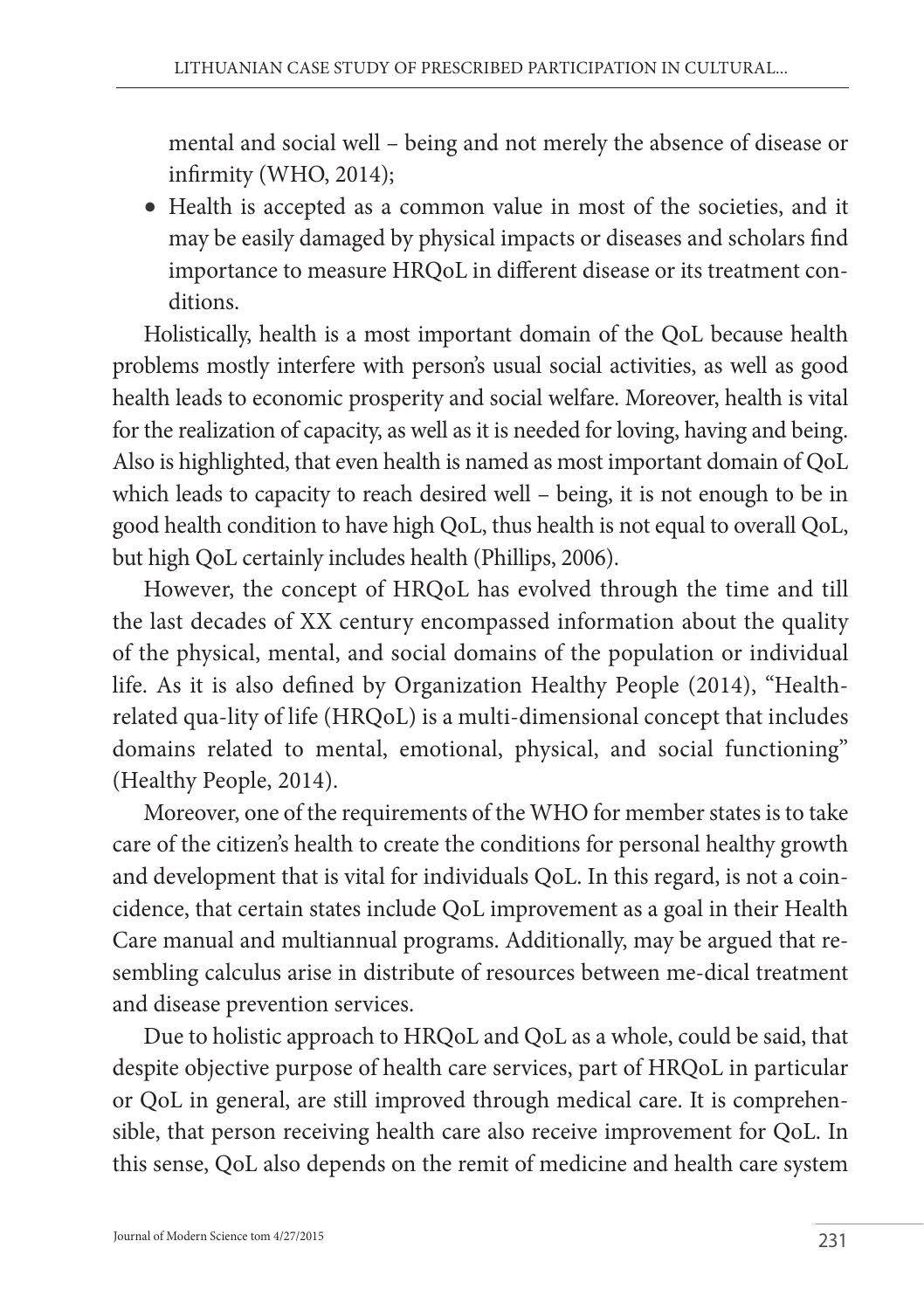and services. In this order health care provides health and part of HRQoL, which, in fact, is an objectively measured health condition. This situation and priorities of health care and prevention services also have an impact on treatment choice of members of a medical community who makes decisions on treatment methods. In respect, medical practitioners are oriented and focused mostly on medical treatment that determined for improving health itself and neglected possible alternatives in more social or cultural activities, some supplementary activities began to emerge.

# **Culture, health and quality of life interrelations**

Culture itself is adopted as a harmless phenomenon. Moreover, cultural experience and impressions from the culture have physical, mental and social effects (Johansson, 2001). Sociologist identifies culture as spiritual value and engine of every society (Gaižutis, 1988). Considering an a linkage between QoL and culture the Canadian research (2010) outcomes state that culture enriches people's QoL and they value culture as an important part for it. Also Augustinsson (2011) added, that all kind of cultural experience helps people to express themselves in daily life regardless of objective living conditions, in this way culture is suggested to be understood as resource of human well – being which directly matters to QoL. Cuypers et al. (2011) notice, that even low-level cultural activity may have a protective effect on health during the time. Therefore, there is no coincidence that culture have to be accepted and understood as one of the most recent component of QoL, as far as cultural activity has a positive impact on QoL, culture needs be considered as one of determinant of it (Servetkienė 2013). Even if culture or attendance of cultural events presented as entertainment, culture by nature provides more social and individual values. At the individual level cultural experience improves mental health by relieving stress, anxiety and depression and its symptoms. Therefore, it stimulates positive feelings, experiences and minds (Cuypers et al, 2011). Culture can contribute to the human life and humanity improvement, individual self-esteem and happiness. This is all come through understanding of culture as an aesthetic phenomenon (Gaižutis, 1988). Culture also play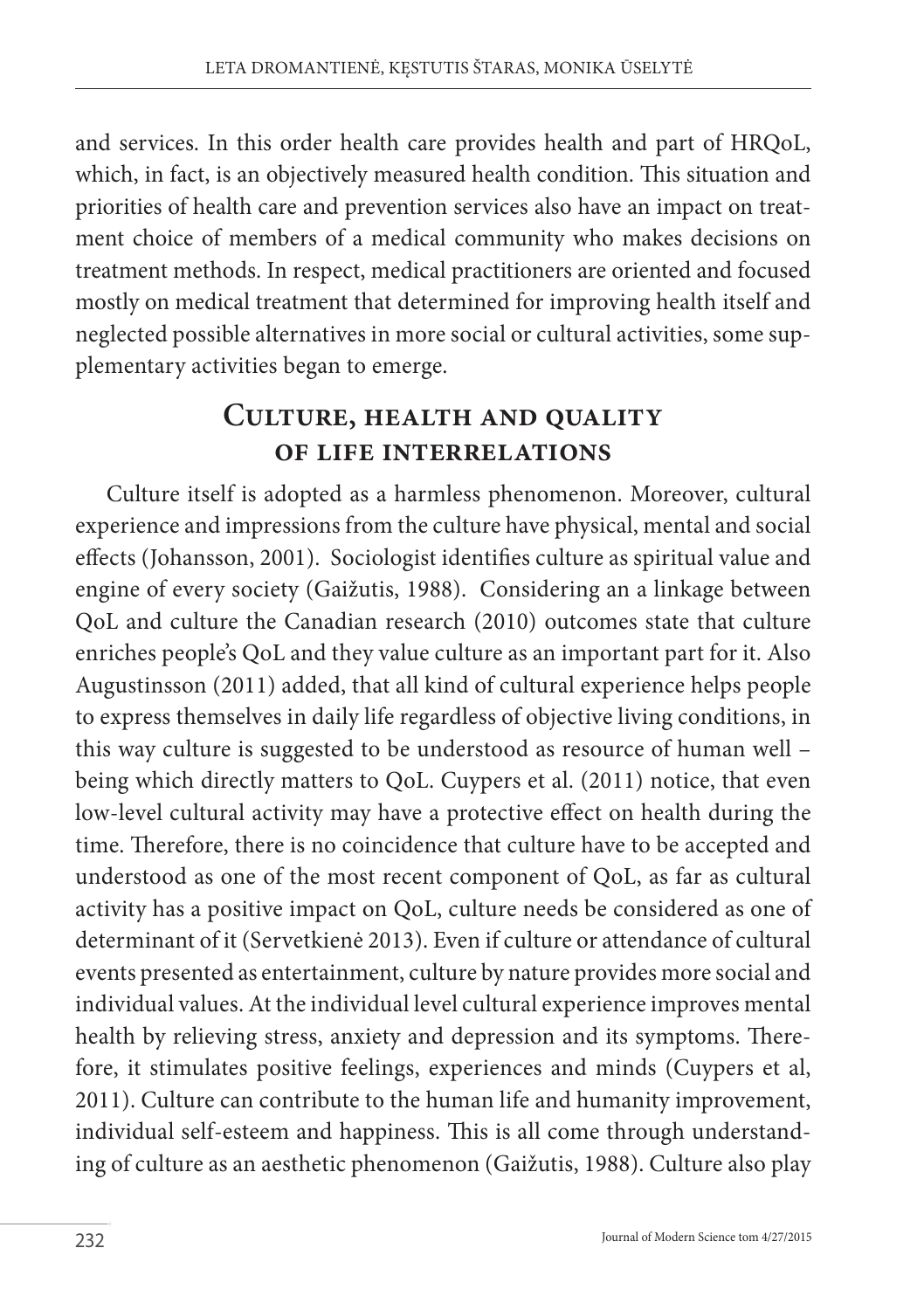a role for improvement of health, social relationships, social participation and QoL in general and makes influence at the community level through reducing social isolation, and increasing social activities, supplementing social welfare. Certainly, in most cases researchers seek to share or dedicate their results with wider audience, also including health care practitioners. Unfortunately, health care practitioners are often skeptical about health related researches if they do not measure solid medical facts which actually implies, that non-traditional treatment activities or methods such as cultural or social initiatives frequently does not convince medics as an important or having value for objective health status, because, they rather rely on medicine technologies and laboratory tests (Phillips, 2006). An important note should be done, that despite this approach of medical practitioners, various activities been implemented, and researches conducted, which proved the great interest in the topic in scientific and social levels.

There has provided several population surveys that determined to evaluate possible influence of attending various kind of cultural events or visiting cultural institutions in European countries: in 2000 survey conducted by Department of Welfare and Social Statistics of Sweden (Konlaan et al, 2000); in 2005 by National Public Health Institute, Department of Health and Functional Capacity of city Turku in Finland; in 2009 joint Sweden, Norway and USA researchers group conducted longitudinal survey on attending cultural events and cancer related mortality. Results imply that attendance at cultural events is interacted with improved viability and better self – related health (Bygren, 2009). Scottish Government Social Research Institute in 2013 presented research on the evidence of cultural engagement and sports participation on health and QoL in Scotland. The main results reveal, that those, who participated in cultural activities or have attended cultural institutions or cultural events have reported one and a half times better subjective health than those who have not participated in cultural activities during the last twelve months. Albeit presented explorations only introduce with numerous of culture and QoL integral studies, but it evidences the matter that culture by nature is beneficial for health and human being in general. Is also acknow-ledged, that such impact is not straightforward if people are not attending cultural events. That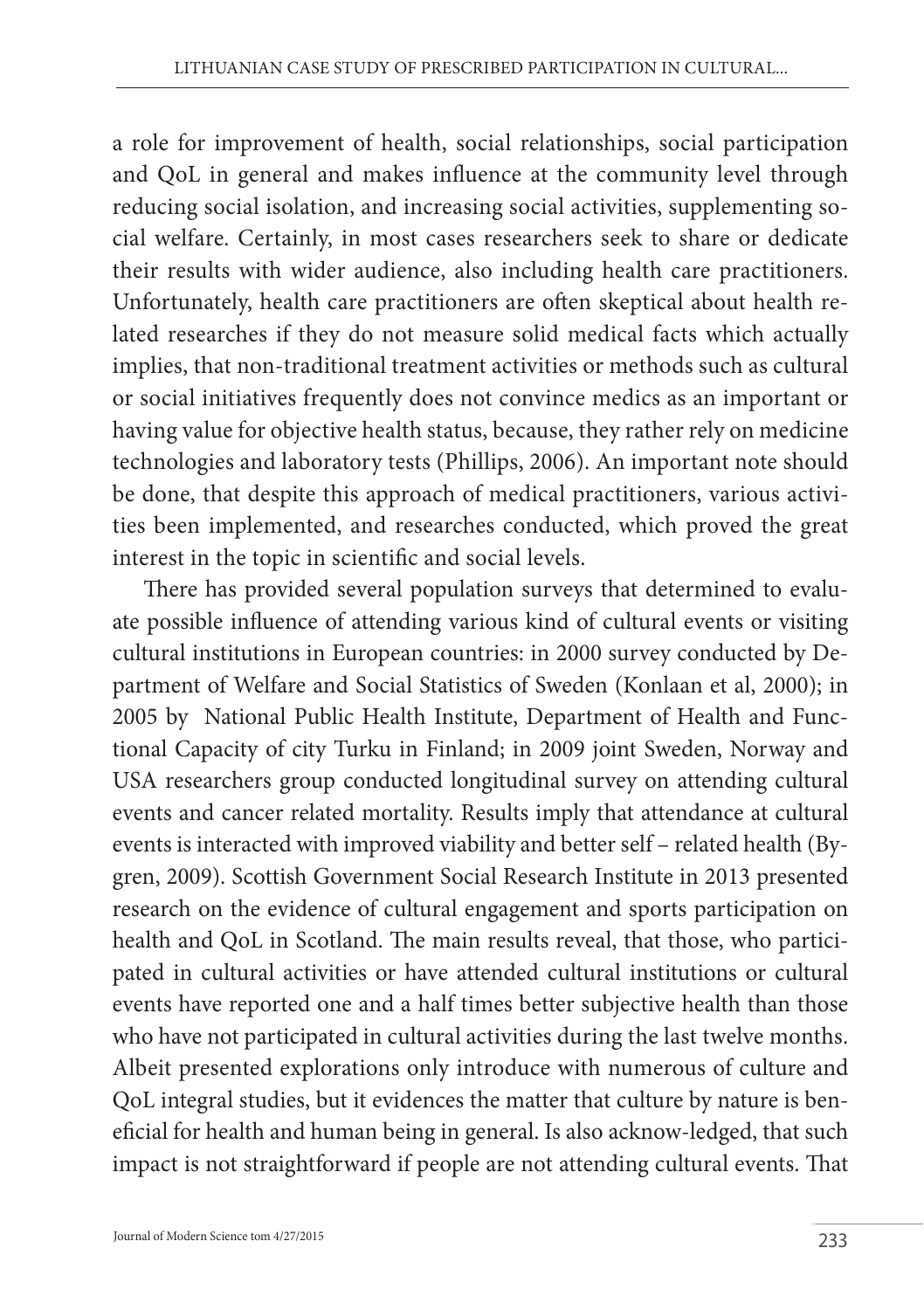is why must be systematically sought for opportunities and social spaces how to empower culture to reach positive affection to community members as wide as possible.



#### Figure 1. **Key dimensions of art and health**

*Source: Made by Monika Ūselytė, 2014, based on Smith (2003).*

Social policy actions that reduce barriers to leisure participation are important interventions for improvement of people's health. Cultural activity promotion should have a role in health promotion programs because they not only look after health risk factor's prevention but also regard leisure participation in social, cultural and religious activities as part of their concerns. Although there are a plethora of social engaged cultural projects, they are never the same because of human resources who implements and participate in projects. Unique background, assumptions, skills and intentions make every project different.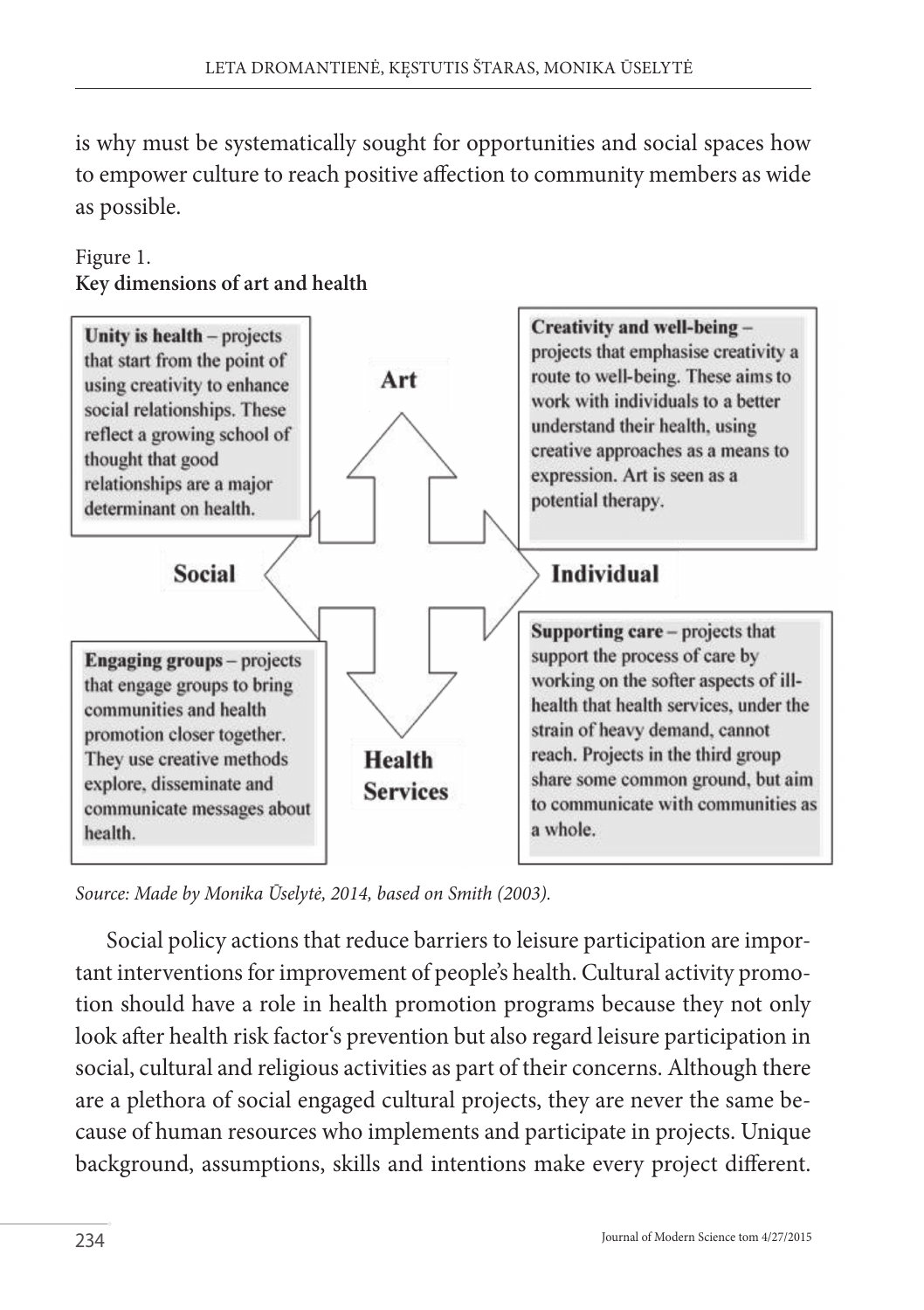Comprehend this, scholars distinguished unifying social project aims: raising awareness of health issues and encouraging people to take responsibility for their health, personal development, acquisition of art and craft skills, social activity and participation, staff development for health professionals, health needs assessment, communication between consumers and the health and social care agencies, cross-sector partnership, common welfare at the society (Angus, 2002). In 2003, Angus presented Diamond visualization of key dimensions of social engaged cultural projects (see Figure 1).

The four axles present four types of cultural-engaged social projects. Top axle shows creative emphasis, and bottom axle presents focus on health directly by regular health care agenda. Left side presents projects focused on health through the social sphere and social health. Right side – projects, which focuses on individual perception (Angus, 2002). Following clockwise from the top axe the art – individual combination is a concern with methods in which the culture is intrinsically healthy activity and the extent to which such a view improves individual's capacity to be healthy. Further, individual health services focus on the way in which culture is understood as art therapy (therapeutic dimension) or also can support healthcare in meeting nonmedical dimensions of health. At the end health services – social perspective in concerned on engagement groups who suffer health problems. Social – arts perspective stress, that health positively results from creative engagement between people. Assessing cultural prescription as social projects due to this Diamond covers three parts of it, bottom, where it is regular health care agenda, lefts side, where health is presented in social understanding and right side, where health is presented in individual manner, joining them consist projects effects models:

- 1) Individual + health services = nonmedical dimension on health;
- 2) Health services + social = engagement groups who suffer health problems.

The first pattern described as nonmedical activities due to increasing health in particular and QoL in general. As mentioned, the cultural prescription is not linked to therapy, but it is aimed to improve QoL through health. Therefore, reach engagement groups are crucial, due to cultural prescription aims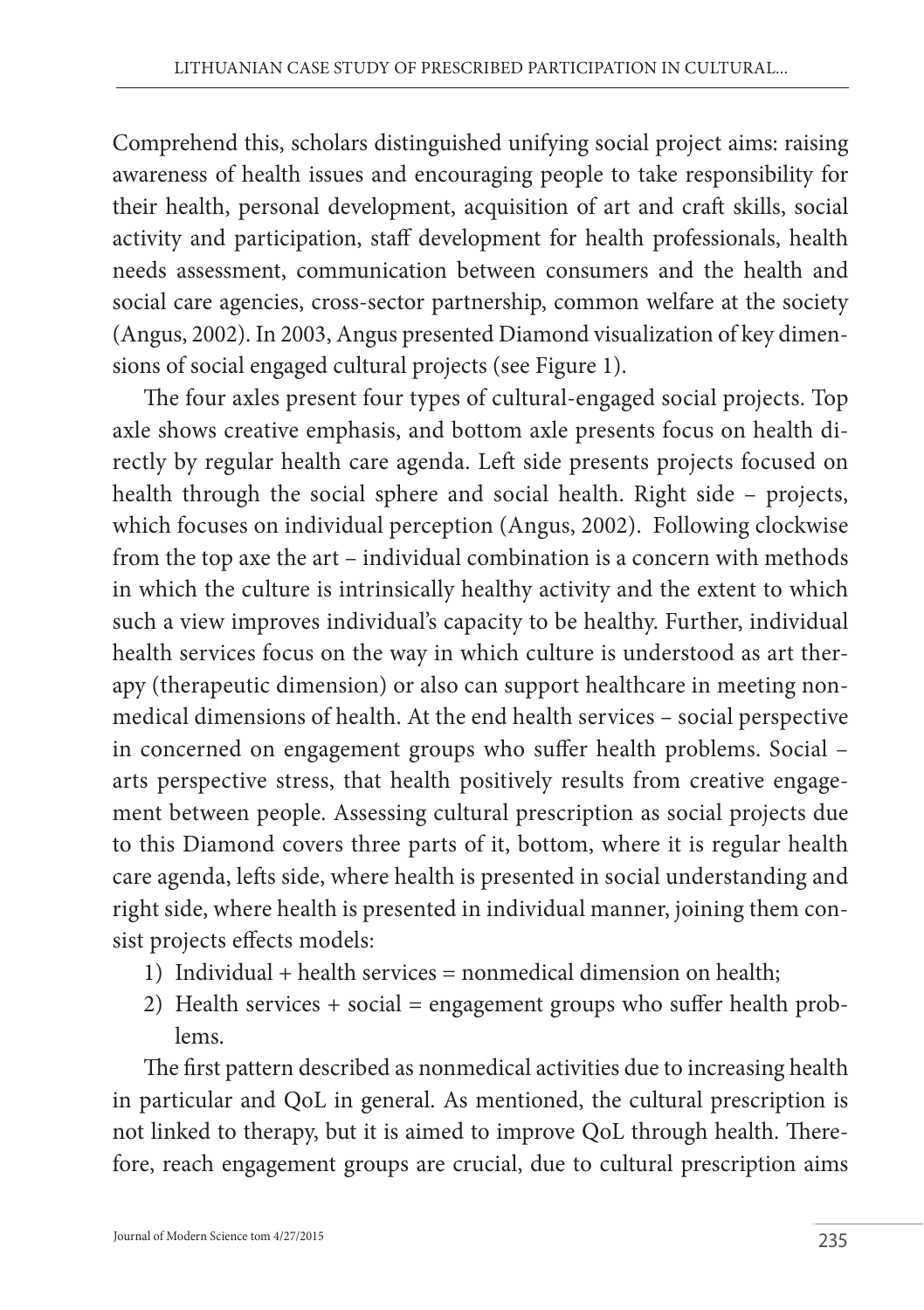to improve QoL of those who suffer chronic diseases. Moreover, living with a chronic disease creates significant psychological difficulties for those who live with it, no matter which kind of chronic disease it would be. A daily illness may progress into depression and that further reduce daily function, relation with other people and social participation simultaneously, which leads to decreasing the quality of life (Lyracos, 2010). That is the emergency to support those people, and it was aimed to do with prescribing participation in cultural events. The study focuses on Lithuanian case, cultural engaged social initiatives addressing health and QoL are found throughout the world. Great Britain has more than decade experience of prescribing culture. These initiatives had started 2004 as cultural prescriptions, later in 2010 it recalled "Social Prescription" as it links patient to participate in particular social actions. The social prescription is already wider than cultural prescription and indicates a various range of initiatives for example cultural event, membership in social networks, volunteering clubs, etc. (Friedli et al, 2012). In Sweden, Region Skane in 2009- 2011 it has been tried to prescribe culture as supplemented method to long term sick leave patient's rehabilitation. It proves, that cultural participation can be also used to promote personal and national capacity – participate in the labour market (Augustinsson, 2011). As German example reveals, a familiar initiative is also suitable for children and teenagers. In Germany in 2009–2013 has been implemented Theatrical Prescription. Children and adolescents who faced with difficulties in school or with peers could receive Theatre Prescription. In particular Lithuanian case "Cultural prescription" brought from Turku, Finland, where it was implemented in 2011 while Turku was European Capital of Culture. The purpose of culture year was to uncover the comprehensive role of culture for individuals and communities – well-being providing a valuable perspective.

### **Cultural prescription context in Lithuania**

Culture and QoL interrelation is a quite new expression in Lithuania, and there is an apparent lack of scholar literature and statistics on this particular topic. Therefore, in Lithuania social engaged culture is still identified as art therapy. The situation began to change after 2009 when Vilnius, a capital of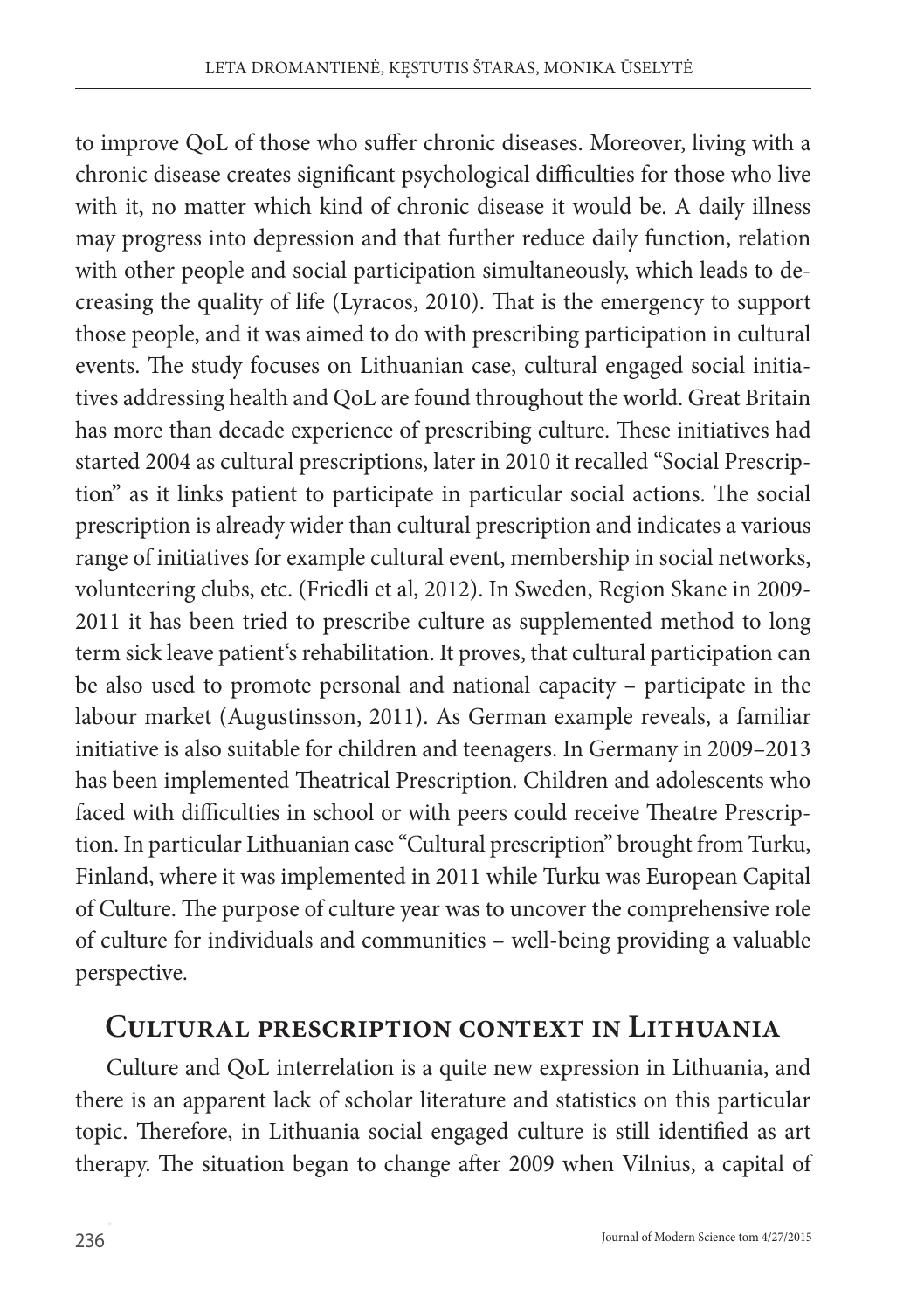Lithuania was a European Capital of Culture and the first time in Lithuania organized international conference on the interface of culture and health. The same year at the Parliament of Republic Lithuania (PRL) it was a discussion on Lithuanian cultural policy. Two main results should be mentioned: first, it was formed working group to prepare a document on cultural policy development possibilities and cooperative strategies with other sectors in social policy (health, social care). Second, made a distinction between the concepts of art therapy and socially engaged culture. Means that art therapy is left to medical treatments and culture for health and social aims assigned to non-medical pursuits. Further in 2010 PRL approved Change Guidelines for Lithuanian Cultural Policy (Valstybės Žinios, 2010, Nr 80-4152). In 2011 PRL approved inter-institutional action plan for culture policy change implementation 2012–2014 and aimed to consolidate culture as a strategic direction of state development. Therefore, was also aimed to increase cultural accessibility in Lithuania for all residents (Valstybės Žinios, 2011, Nr 134 – 6350). In parallel, 2012 Government of the Republic of Lithuania approved the National Progress Program 2014–2020, which determine Culture, Regional Development and Health for all as equal (horizontal) political priorities of the Republic of Lithuania. A culture was recognised at the political level as significant determinant to reach national growth for the first time in Lithuanian legislation history.

Therefore cooperation perspective is also important, because integration of culture and health care and social issues in public and political spheres of activities is a complicated process that requires for concentrated efforts in order to achieve best results. Inter-institution cooperation remains important from the year of 2008 when Lithuania State Audit Report highlighted the lack of this cooperation particularly between private and public sectors (Valstybinio Audito Ataskaita, 2008, 4 – 6350). The measures for implementation of this aim was provided by joint actions of Ministries of Cultural, Health Care and Social Security and Labour in 2013–2014 and accomplished social projects which would provide advantageous conditions to strengthen role of culture in health care and social security spheres in order to improve residents' QoL. Even if legislation aspects of culture for QoL engagement does not consolidate situ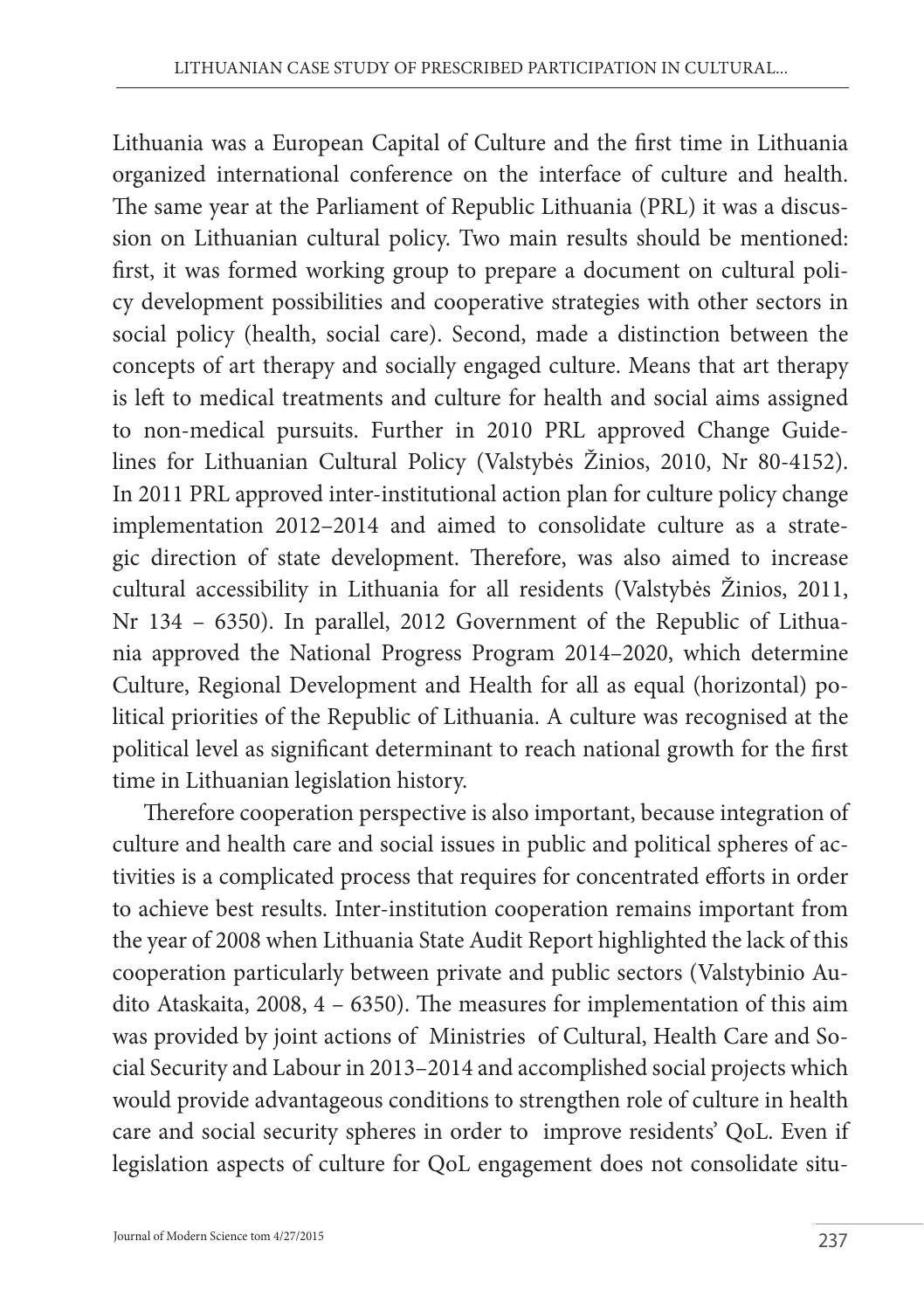ation of culture in Lithuania, it made a foundation for creating intersectional and inter-institutional actions to achieve a recognised role of culture in a common goal, for the QoL of residents. Such actions are important because public health related concerns exist in Lithuania.

According to results of research on QoL (2012) conducted by the Statistical Department of Republic of Lithuania in 2012, one on five (21 percent) of Lithuanian residents assessed their health condition as bad or very bad in 2010. From 2007, this number had increased 17 percent. 31 percent of residents aged 16 and older stated as being suffering any chronic disease or long term (not less than six months) health disorders in 2010. This number cannot be agreed as eligible in the society, although reasons may vary and not necessary depend on health care system or services. Health care system selected domains shows, that general number of doctors as well as of family doctors in the year from 2008–2012, had maintain almost the same, which actually means the same number of doctors per head. In other words, according to the self-assessed health status of people went worse, but the accessibility of doctors or quotas, which is problematic in Lithuania remain the same. Residents health situation requires an alternative to medical prevention programmes or/ and social projects.

# **Methodology of empirical research of social project Cultural prescription**

The research conducted on 18–31 October 2013 in four different departments of Outpatient Clinic "Centro Poliklinika" in city Vilnius where prescriptions for the attendance of cultural events were prescribed. The research was aimed to evaluate health care practitioners 'comprehension about prescribing culture and their experience in familiar practices. Respondents provided answers verbally during an interview. The empiric data was collected by applying a semi-structured interview method that induced a more relaxed communication atmosphere, better adjustment to the research environment, and provided information contributing to an in-depth discussion of the problem analysis. Five doctors and five nurses were selected by Gatekeeper method of sampling. Health care practitioners participated in the research were family doctors ( $n =$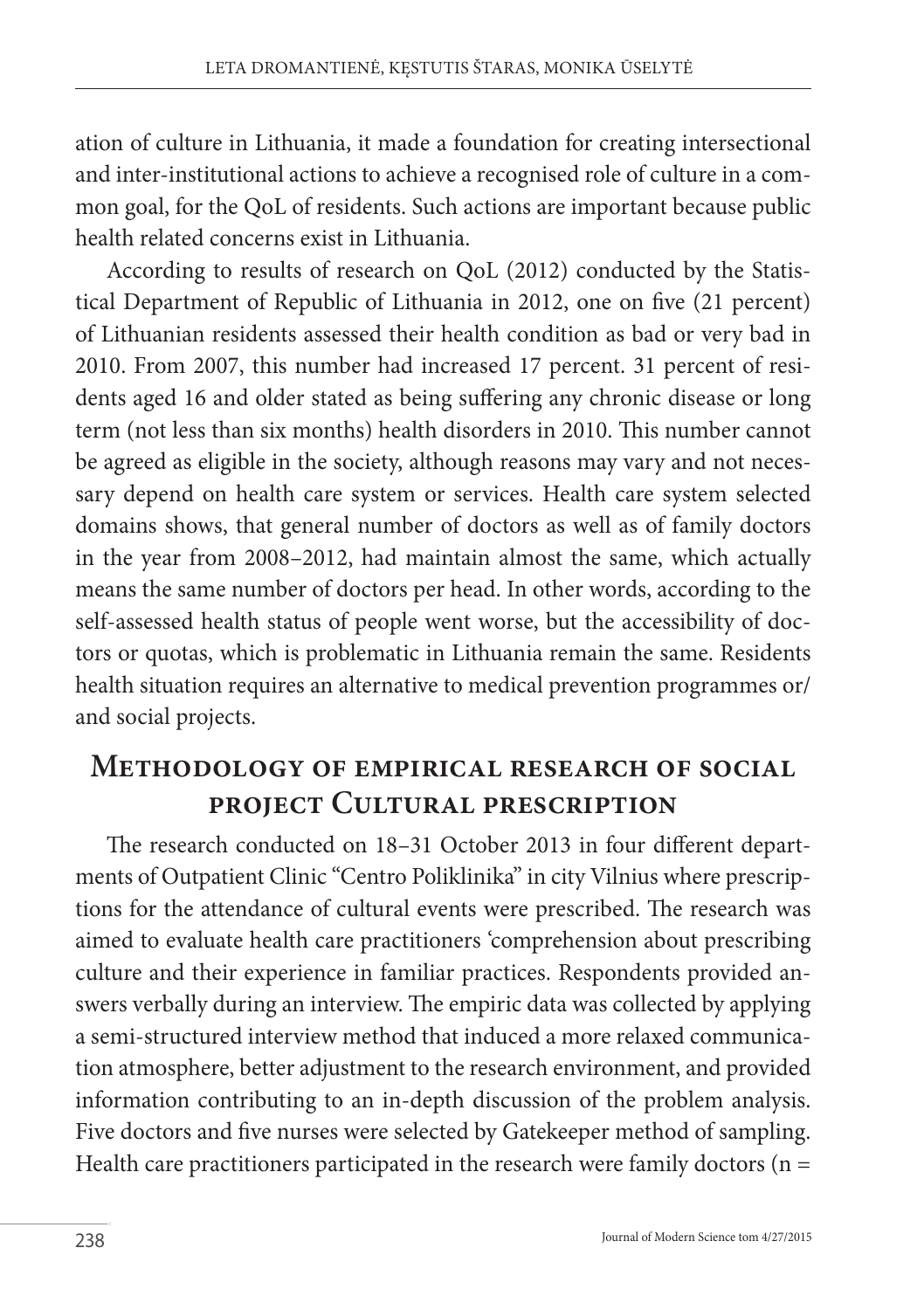5) and nurses  $(n = 5)$ , average of work experience 17 years. The focus during the interview was given to understanding of specific moment of prescribing culture, better understanding of respondents 'attitudes and comprehension on actual practise.

The data has been collected until a certain degree of theoretical "satiation" has been achieved.

Questionnaire contained twenty questions which were grouped in five blocks which covered questions on common information about informants; familiar experience, participation and participants in social project Cultural Prescription; possible influence on health and QoL; evaluation of the project; and health care practitioners role in the process of prescribing culture. Research has been conducted following the scientific research ethics: voluntary approach, goodwill, privacy and respect. To ensure confidentiality of respondents, their names have been replaced with number and letter that indicates participant and occupation ( $D =$  doctor,  $N =$  nurse). Results were processed using qualitative processing method distinguishing categories and subcategories. Inductive category approach was used. Data derived categories raises attention to the data, which also means information gained from the interviewees. In this case, then voice of health care practitioners are hoping to raise, this approach of categorization is agreed as most suitable to apply, because the actual content of the text is much richer than it could be predicted in advance. The qualitative content analysis presents wider understand to date and more information than only it's content (Hennink et al 2011).

**Research outcomes.** Analysis of the data obtained during the research revealed the following main categories: *General perception***,** *Experience and interest***,** *Process, Outcomes, Concluding appraisals* establishing health care practitioners experience in prescribing culture process, attitudes and related practise.

Participants of the research identified different perceptions of social project Culture Prescription. Three subcategories (Figure 2): *Art therapy, Entertainment, Charity distinguished.*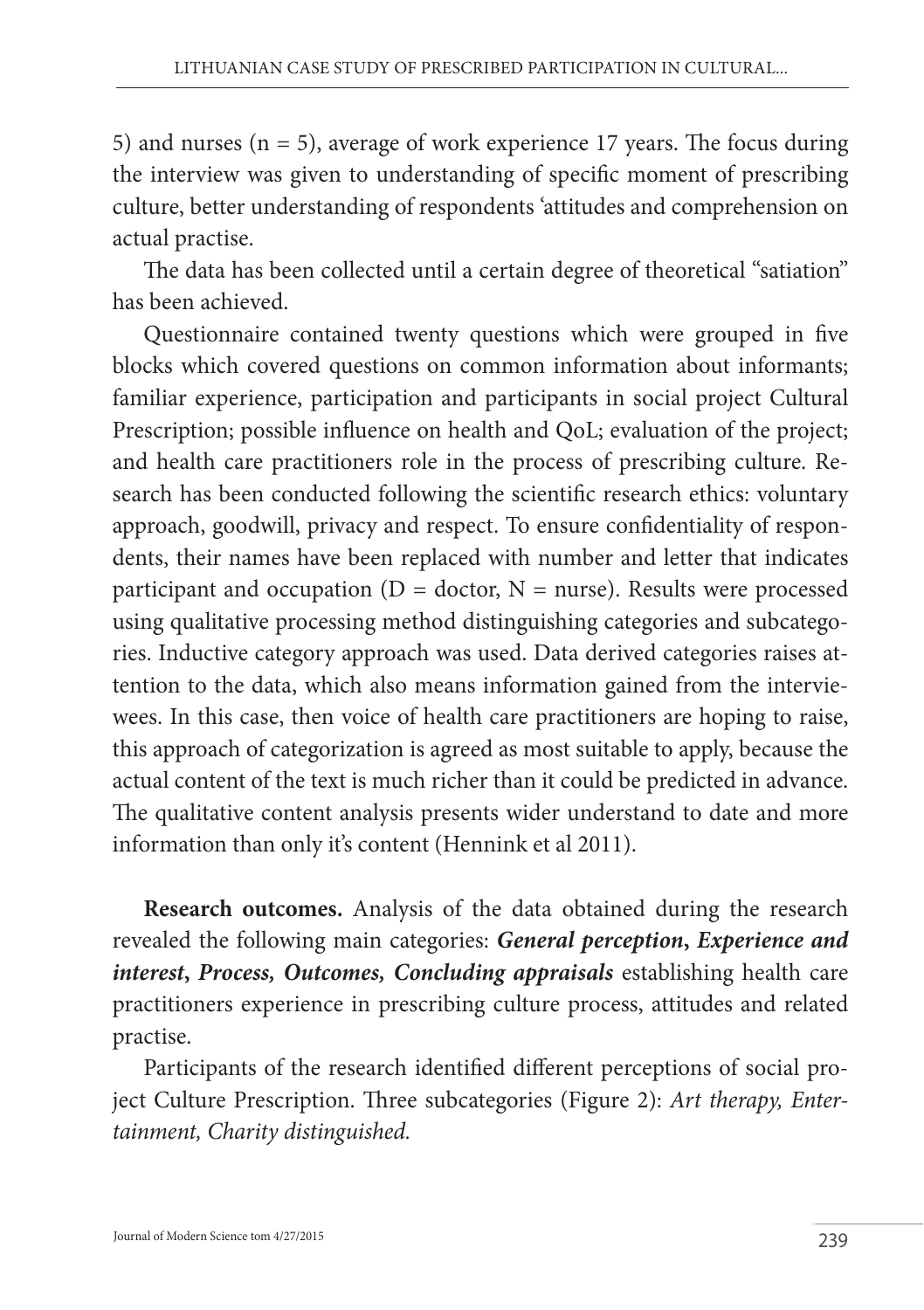| Subcategory   | Supporting statement                                                                                                                                                                                                                                                      |
|---------------|---------------------------------------------------------------------------------------------------------------------------------------------------------------------------------------------------------------------------------------------------------------------------|
| Art therapy   | 1 – D: $\leq$ > not unnecessarily various art therapies occur, so $\leq$ ><br>Cultural Prescription also exist".                                                                                                                                                          |
| Entertainment | $4 - D$ : "< > it is beneficial for everyone to have fun sometimes".<br>$6 - D$ : "<> culture cannot harm people <>, it is good that this<br>project exist", so exist".                                                                                                   |
| Charity       | $6 - D$ : "<> something like a charitable <>, well that came to<br>us also".<br>$3 - D$ : "<> if social status is high, <> they do not need for<br>this charity".<br>$2 - N$ : "<> those who like attending <> this charitable initia-<br>tive makes them very happy <>". |

Figure 2. **Cultural Prescription perceptions in terms of Health care practitioners**

It was established, that health care practitioners equates cultural prescription to art therapy that itself is close to medical terminology and may be associated with health also. Moreover, as it was stated upwards, any cultural relation in Lithuania are related to art therapy because of being most known term as a term but not by its meaning. Therefore, as it noticed, health care practitioners not all the time can bring clarity to its explanation. Misunderstanding between the concepts, initiatives and activities exist because of the long term absence of clear definition what is art therapy and what is not (Brazauskaitė et al, 2012). This reflected in the informant's answers, which also shows, that understanding between the health care practitioners is not applicable. Despite the fact that definition does not reflect the same things, closer naming could be unknown. However, this assign deeper understanding of cultural events and health interrelation, because another understanding as entertainment and charity supports an idea, that health care practitioners do not recognise health and cultural event interaction as medically important. Association with entertainment informs us that because of access to the cultural event health care practitioners automatically ascribe it as entertainment without any medical willingness. An expression of charity also responds to cultural events and health interrelations acknowledgement. Thus, information was found as important due to present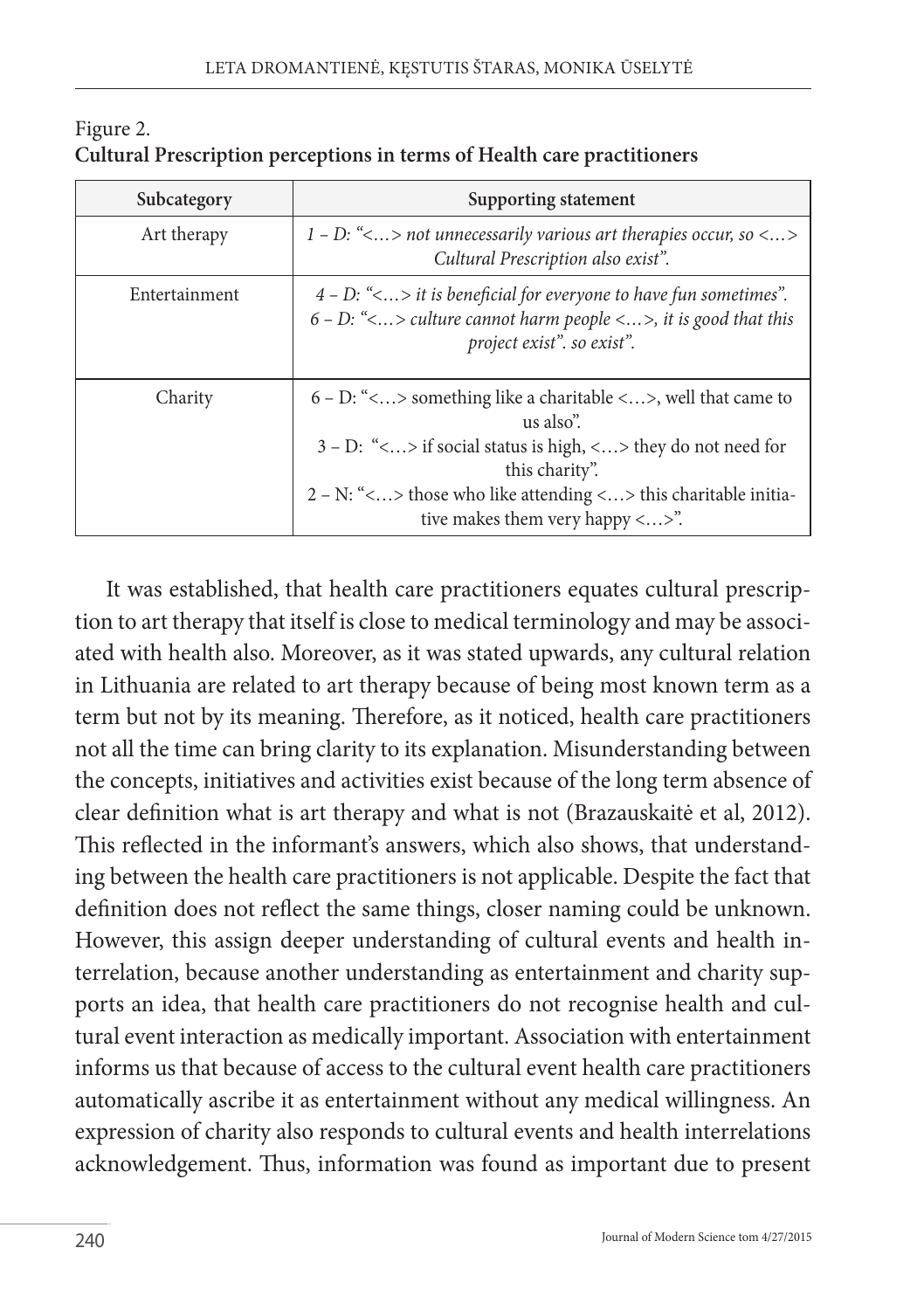how does the health care practitioners, who been prescribing cultural prescriptions by themselves perceived this project. Particularly because they also were a part of it. Is important to emphasize, that first category revealed three interpretations of the one phenomenon – culture prescription. Because this many causal indicators can be behind these different perceptions (Figure 3). Obtained direct or indirect experience, scientific knowledge or even absence of interest gained during lifetime may influence presumption of a phenomenon as well as disclose surrounding circumstances of health care practitioner's perception of Cultural Prescription.

| Figure 3.                                                 |  |
|-----------------------------------------------------------|--|
| Health care practitioner's common experience and interest |  |

| Subcategory                   | Supporting statement                                                                                                                                                                                                                                                                                                                                                                                                                                                                                         |
|-------------------------------|--------------------------------------------------------------------------------------------------------------------------------------------------------------------------------------------------------------------------------------------------------------------------------------------------------------------------------------------------------------------------------------------------------------------------------------------------------------------------------------------------------------|
| Direct/indirect<br>experience | $1 - N$ : "<> ceramic therapy <> I am going and participate there <>".<br>10 - N: "<> I had an internship at oncology institution <> there are<br><> relax therapies, music therapies, painting therapies, light therapy<br>$\langle \ldots \rangle$ , $\langle \ldots \rangle$ but it was serious treatments, not projects $\langle \ldots \rangle$ .<br>$D - 6$ : "<> I have heard, Mental Health Centre had a project about clay<br><> something with clay <> and I participated in their exhibition <>". |
| Scientific knowl-<br>edge     | 7 – D: "I remember at the study times I had a course about art therapies".<br>7 – D: "<> I remember at the study times I had a course about art thera-<br>pies for mental disorder patients".<br>10 – N: "Had to take interest in the scientific literature, because I had to<br>write internship assignments, and there was much to do on this topic".                                                                                                                                                      |
| Absence of inter-<br>est      | $9 - N$ : "<> this is not work area of mine <>".<br>$4 - N$ : "<> I have nothing to comment <> me or my patients with me<br>we had never been participated in familiar initiatives".<br>9-N: "No, $\langle  \rangle$ there is no time for that. Somehow it is not my sphere $\langle  \rangle$ "<br>$6 - D$ : "No <>. Never needed. But basically it seems that maybe some-<br>how it is not my area anyway".                                                                                                |

Participants of the research identified a different status of experience: direct experience – indicate the practices, which had directly included interviewee into the process. The same as social project Cultural Prescription did. Indirect experience – knowledge about something in relation to culture and health occurs, but no personal link exists.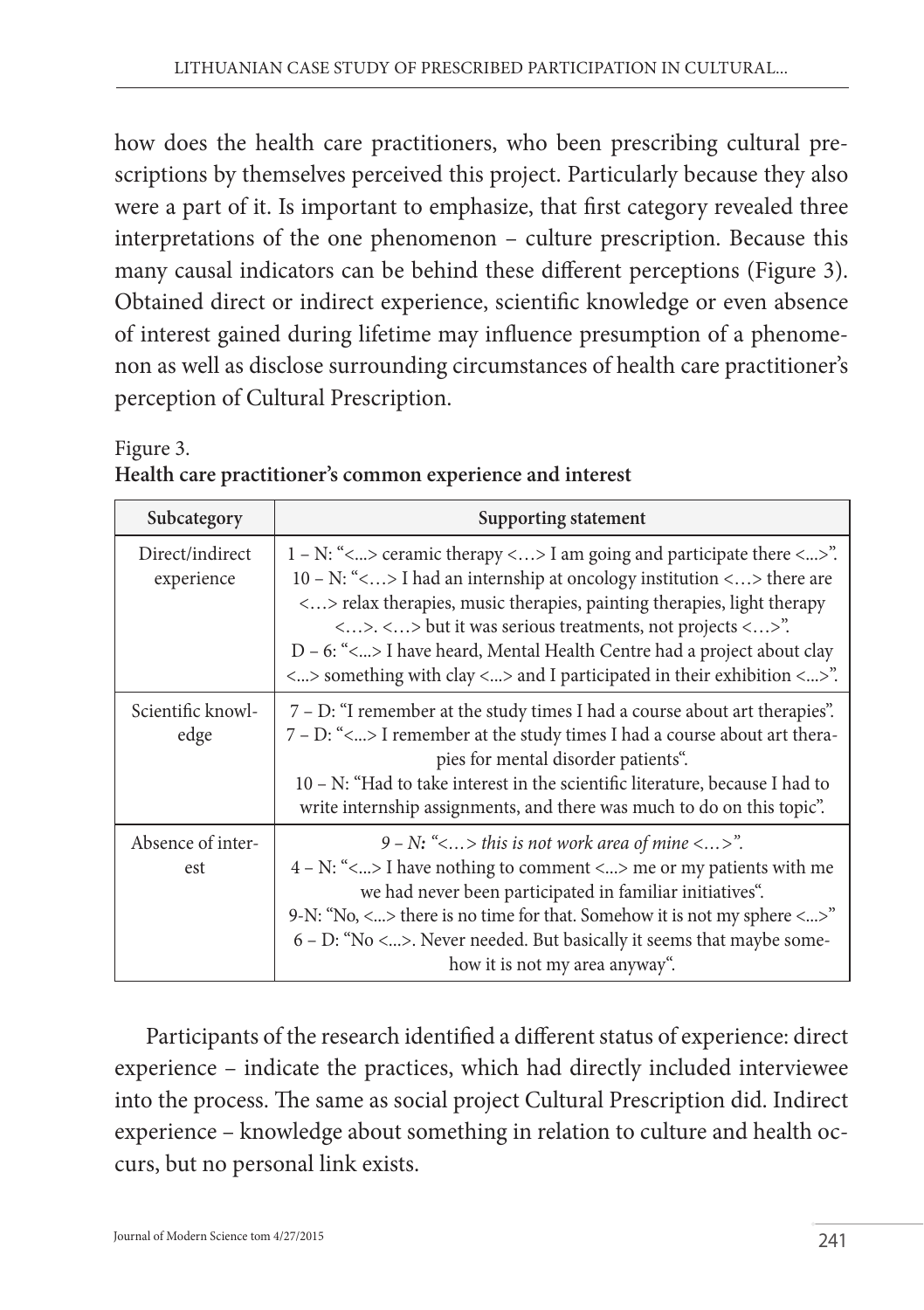An absence of interests comprises provision that cultural events and health care are not spheres of family doctors or nurses. It was established that most often health care practitioners mentioned art therapies practises as direct experience of culture and health most relevant to the prescribed culture. In this order seems more meaningful, that health care practitioners who had direct experience tends to associate Cultural prescription with art therapy.

Health care practitioners also indicated Cultural Prescription as a first social project that they are involved as part of implementers team. Although they knew about familiar initiatives, they had limited experience of culture applications in their working environment. It was also established, that only a minority ( $n = 2$ ) have encountered with scientific literature. It is interesting to note that interviewees who stated about scientific literature had less than ten years working practice, which also means that studies were graduated earlier. Time aspect is relevant to be mentioned because in Lithuanian context exist significant differences between the decades due to countries historical development as well as art therapies as a source of cultural engaged social projects.

 Art therapy theory and method had reached Lithuania only in the eighties of last century and at that time it was psychologists' privilege and medical representatives from other spheres were not invited to related events, trainings or courses almost decade from inception of such activities.

Period, when art therapies were dedicated only to psychologist had also influenced the perception, that arts in particular or culture, in general, are matter of psychologist rather than someone else from the health care system, this approach remain till nowadays (Butkus, 2009). It stresses the importance of the research, to highlight health care practitioner's attitudes and perceptions because health care system is the one that needs to be convinced about the worth to join forces. Moreover, interviewees perception on Cultural prescription are varied as well as their experience and interest are various, which naturally concludes, that current state of knowledge influence the perception of the subject and process of its realization. It was established, that process may vary from fail to succeed and also can be neglected (Figure 4).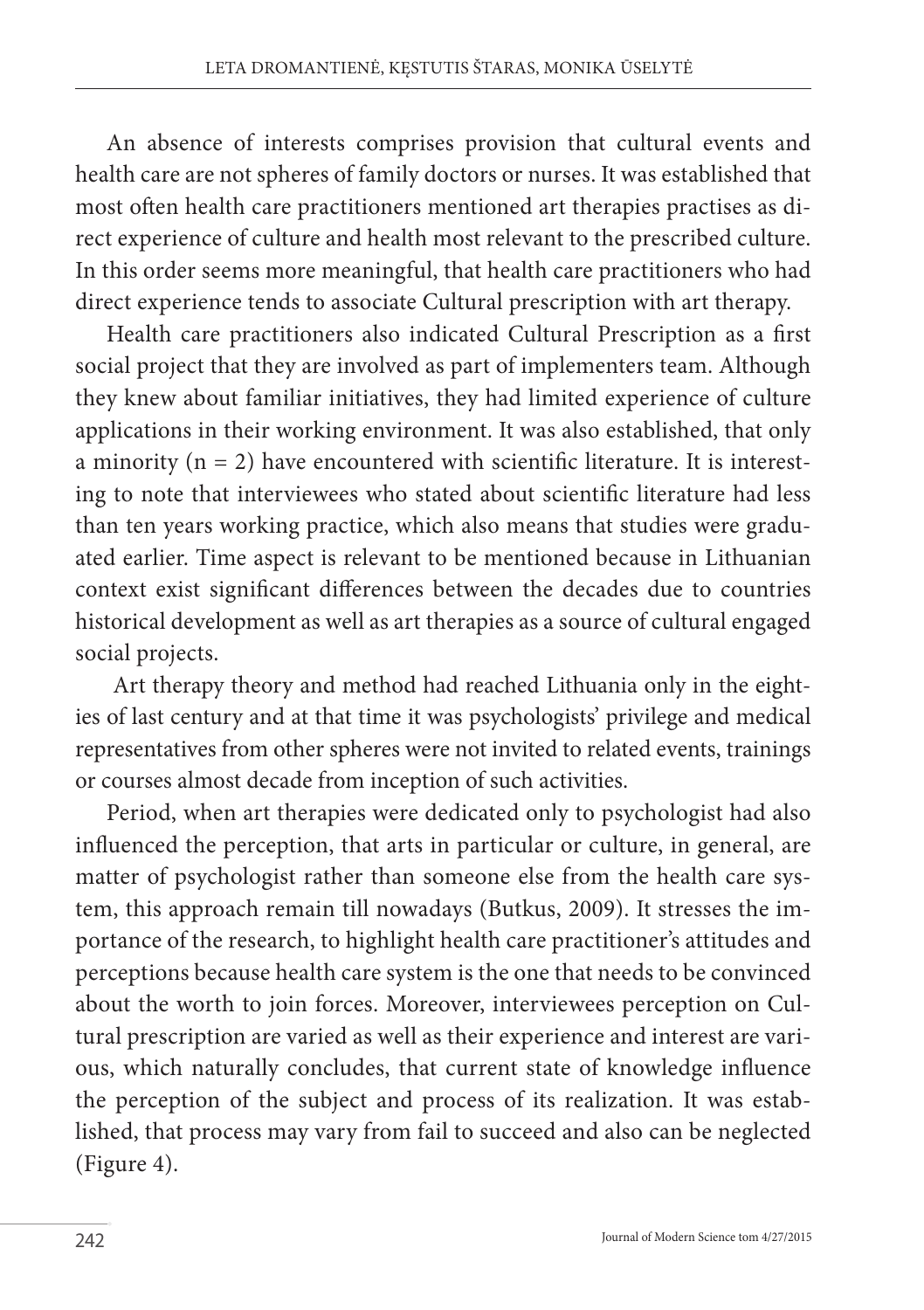| Subcategory | Supporting statement                                                                                                                                                                                                                                                                                                                                                                                                                                                                                                                                                                                                                                                                                             |
|-------------|------------------------------------------------------------------------------------------------------------------------------------------------------------------------------------------------------------------------------------------------------------------------------------------------------------------------------------------------------------------------------------------------------------------------------------------------------------------------------------------------------------------------------------------------------------------------------------------------------------------------------------------------------------------------------------------------------------------|
| Neglect     | $8$ – D: $\leq$ $\ldots$ > I did not prescribe, because last week I had many patients<br>$\langle  \rangle$ it takes tame to explain, registered into computer $\langle  \rangle$ difficult to<br>find time $\langle  \rangle$ ".<br>$1 - N$ : "<> they don't say nothing about, they don't know. Then you<br>(nurse) on your own are tired or unhappy or slimly a lot of work, $\langle  \rangle$ and<br>patient stays without prescription".<br>$4 - N$ : "<> my patients did not know about this project <>". $6 - D$ :<br>"<> when serious chronic disease patients is already gone I notice that<br>I did not had time or forgot to prescribe this prescription even I could.<br>Our regimes are too high". |
| Fail        | $6$ – D: "Who refused said, do not want, will not go, I'm not interested".<br>$6$ – D: $\ll$ > one who refused said, do not want, will not go, I'm not<br>interested".<br>10 – N: " $\lt$ happens that people says No, but only because one lives far<br>away, outside Vilnius, but not because one does not want $\langle  \rangle$ .<br>2 – D: "<> you offer for people, but one has chronicled back pain <><br>and people refuse to go $\langle  \rangle$ .                                                                                                                                                                                                                                                   |
| Succeed     | 1 - N: "<> they are very happy about it <>. We share good<br>emotions".10 – N: "<> happens that people come here again to thank<br>$\langle  \rangle$ ".                                                                                                                                                                                                                                                                                                                                                                                                                                                                                                                                                         |

#### Figure 4. **Domains of Culture prescription's process**

Prescribing Cultural prescription is more complex and liable process than it may seem. Complexity depends on both – patients and health care practitioners sides. Research revealed that health care practitioners neglected cultural prescriptions – conceptually appropriate patient came to owns doctor, not necessarily, one gets a Cultural Prescription.

Neglect occurs via the complexity of reasons. First established is a low level of project popularity between patients – it leads to an absence of patients recall about a possibility to get a cultural prescription, which, according to health care practitioners would be helpful. Also when a person is unaware of this project, it becomes more time consuming to answer all questions and explain all information. Second is the requirement of firmly scheduled health care and patient appointment. According to the research, this case is even more problematic if practitioner once had a practise when patient refused or it took too long to prescribe cultural prescription, practitioners enthusiasm about pro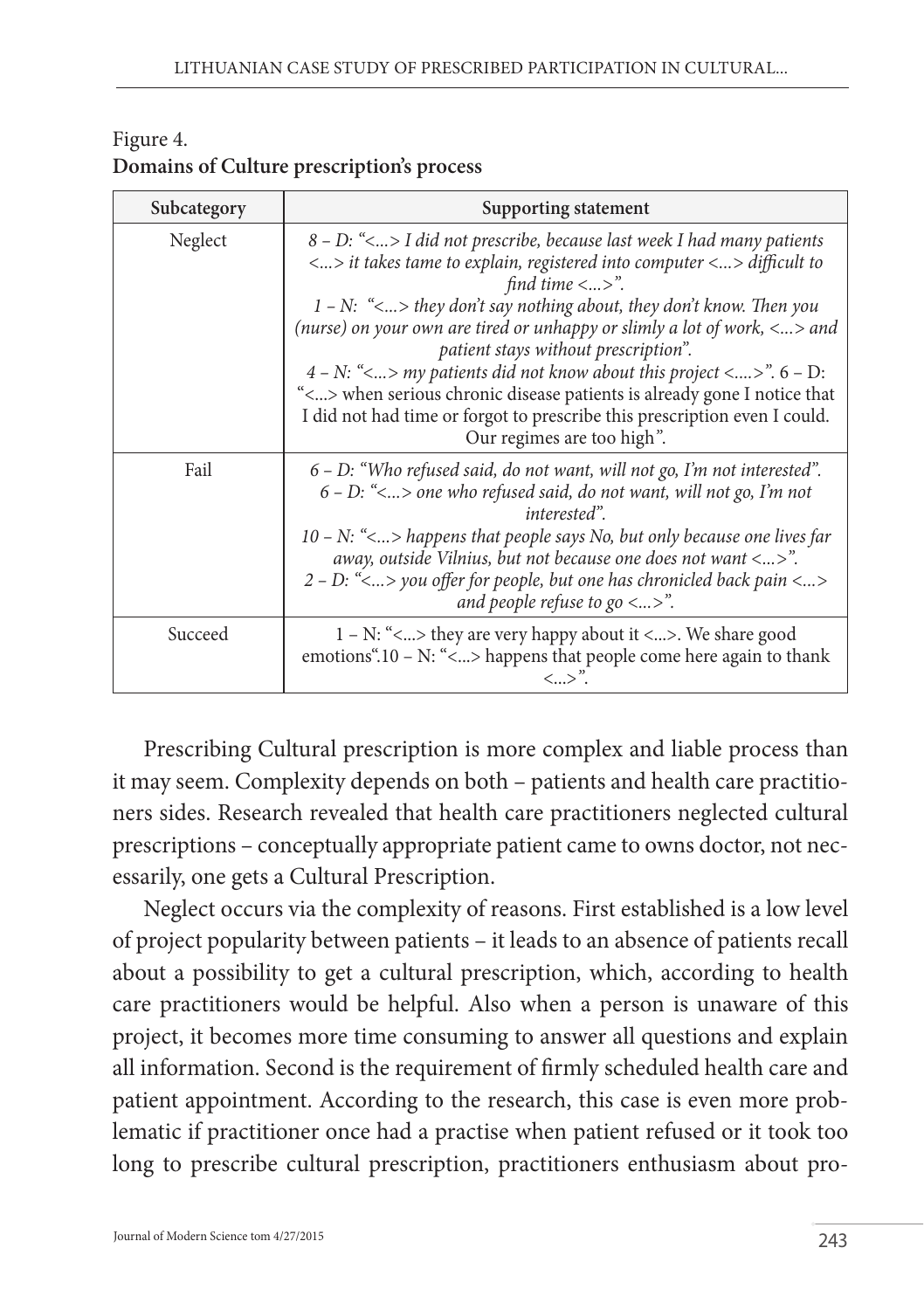cess reduces. It was investigated, that absent of interest in cultural life, living location, late evening events also health condition are most popular reasons why patients refuse to take a cultural prescription. However, a solid number of cultural prescriptions were prescribed (3420 units) which evidence health care practitioners determination to this social projects and also their acceptance of it despite all mentioned encumbrances. Health care practitioner's efforts were necessary to reaching this number equally as they had to strive for every patient to get pleasure and benefits from this project. Research revealed, that health care practitioners had experienced positive emotions among their workloads and rush that indicate mutual outcomes, for practitioners and patients. Established emotional, social and financial subcategories that reflect findings (Figure 5).

### Figure 5. **Distribution of Cultural Prescription outcome**

| Subcategory | Supporting statements                                                                                                                                         |
|-------------|---------------------------------------------------------------------------------------------------------------------------------------------------------------|
| Emotional   | $1 - N$ : "<> they are really happy about it".                                                                                                                |
| Social      | $3 - D$ : "<> finally meet same-minded people <> communicate and<br>be in society $\langle  \rangle$ is needful also for quality of life $\langle  \rangle$ . |
| Economic    | 2– D: " $\langle  \rangle$ appreciate that they can go for free, $\langle  \rangle$ and save money<br><> they are very happy about it".                       |

Was established that prescribed culture play a role in patient's social life and increase their social welfare. According to the research emotional, social and economic factors consist prescribed culture outcomes. Succeed cases incurred practitioners good emotions because of being the one who could make patient pleased. Simultaneously patients provided positive emotions as received cultural prescription. Emotions are important to daily life because it allow people feel better in daily routine and easier to access social networks (Allardt's, 1993). Positive emotions release tension and open the way for freer communication. Moreover, relationships are important with those people or networks that can provide emotional or material support for people: patients, who received cultural prescription noticed health care practitioner friendly and favourable themselves and noticed relations as important. Thus,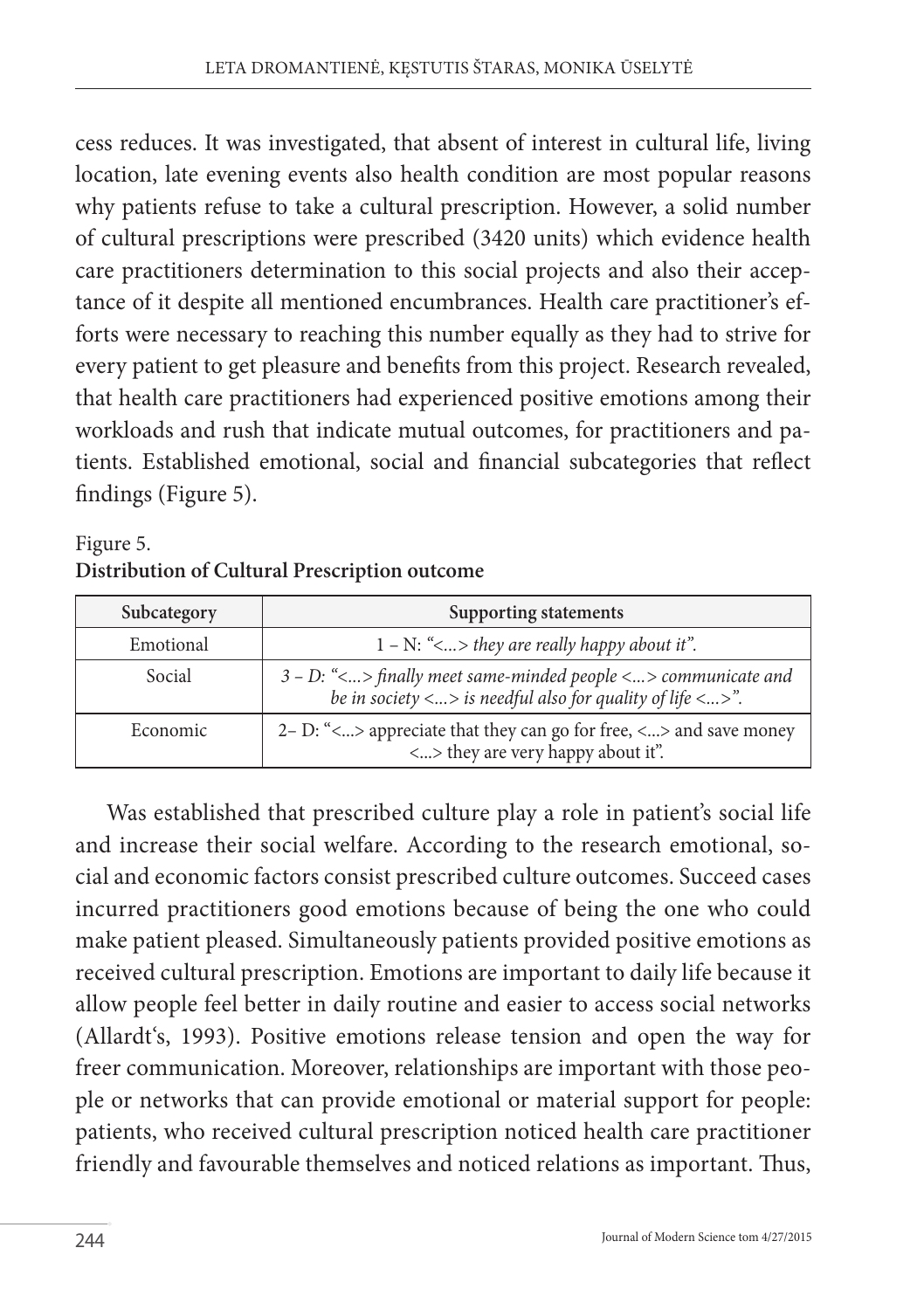health care practitioners play a significant role in chronic disease patient life because visiting is periodical. Good relationship and trust between health care practitioner and patient are important, not an event for good feelings, but also it may improve treatment circumstances and social life of patients. Besides, Lyracos (2010) highlighted, emotional experiences is like a starting point that allow culture to make a further influence. Social factor is equally important, because importance of being in society and communicating to other people are agreed indicators of quality of life between scholars (Allardt, 1993; Raphael, 1999; Angus, 2002; Guetzkow, 2002; Smith, 2004).

Established cultural prescription connection with economic factor linking possibility to save money for those people who were generally attending cultural events as well as for those who postpone their attendance due to a shortage of money. Cultural prescription plays role for improvement of health, social relationships, social participation and QoL in general and makes influence at community level through reducing social isolation, and increasing social connections also promotes interpersonal interactions (Cuypers et al, 2011). Taking into account, that cultural prescriptions make such positive influence, was important to evaluate and generalize this social project in general. To reach this, advantages and disadvantages (Figure 6) were aimed to gain information about what is done right and what may be improved in the future due to pursuit the best version of the project. Advantages and disadvantages were asked to identify only for cultural prescription as a social project by nature not its outcomes on patient's health or QoL.

### Figure 6. **Cultural Prescription concluded appraisals**

| Subcategory   | Supporting statements                                                                                                                                                                                                                       |
|---------------|---------------------------------------------------------------------------------------------------------------------------------------------------------------------------------------------------------------------------------------------|
| Advantages    | $1 - N$ : "<> that they can go two".<br>7 - D: "<> allow participated for those, who don't actually want<br>participate <> labels are not stick there".                                                                                     |
| Disadvantages | 1 – N: " $\langle  \rangle$ cannot choose those concerts $\langle  \rangle$ limited choice $\langle  \rangle$ "<br>$2 - N$ : "<> that they have to go to pick up their ticket<br>$9 - N$ : "< > question of time should be considered < >". |

It was established, that cultural prescription for two persons and the possi-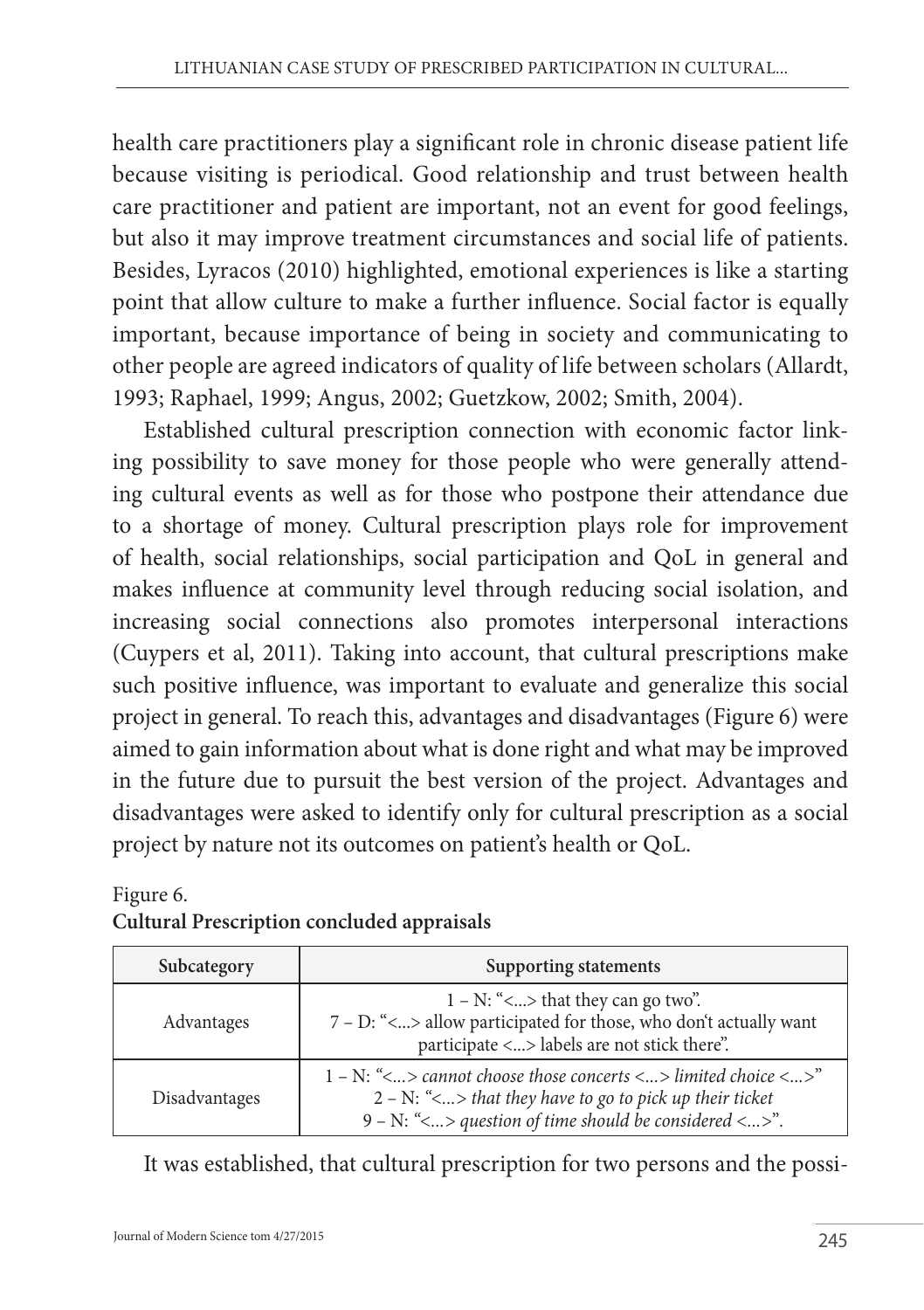bility to participate in the cultural event as a regular participant are highlighted as significant advantages. Two tickets prescribed allow patient to take a company together which increase emotional and social ties between close persons. Participating in the cultural event as regular audience allow people to gain positive outcomes without belonging to a group of people, taking responsibilities as a group member and avoid stigmatizing (Guetzkow's, 2010). Therefore, enable less determined patients, who do not like participate in active initiatives also gain social project benefits. If person receives a cultural prescription then only project – related persons may know that patient participate in the cultural engaged social project. That means that this method of providing cultural benefits is more suitable for individuals who are not determined to take part in active cultural initiatives.

Limited repertoire, agency between health care institutions and cultural events and timing were established as disadvantages. List of possible cultural institutions or events did not respond to everyone who gave cultural prescription needs. Informants highlighted that prescribing direct tickets to cultural events could be more productive, especially for those, who received cultural prescription more than once. Thus, opposition to intermediaries is linked to time consuming to patients and health care practitioner simultaneously. Therefore, health care practitioners stressed, that type should be considered in advance.

### **CONCLUSION**

Study present health care practitioner's attitude toward social engaged cultural project "Social Prescription" where chronically ill patients are receiving tickets to cultural events in order to improve their health, social welfare and quality of life. Although the current study poses some limitations, to the authors knowledge this is the first study examining the health care practitioners perspective of such social engaged cultural projects in Lithuania. The findings of this study suggest that health care practitioners do not deny benefits of attending culture, but also do not recognize it as capable to have medical significance. Moreover, investigated that the meaning health care practitioners gave to social project cultural prescription depends on their personal inte-rest in a subject as well as knowledge and experience. Thought organizational disad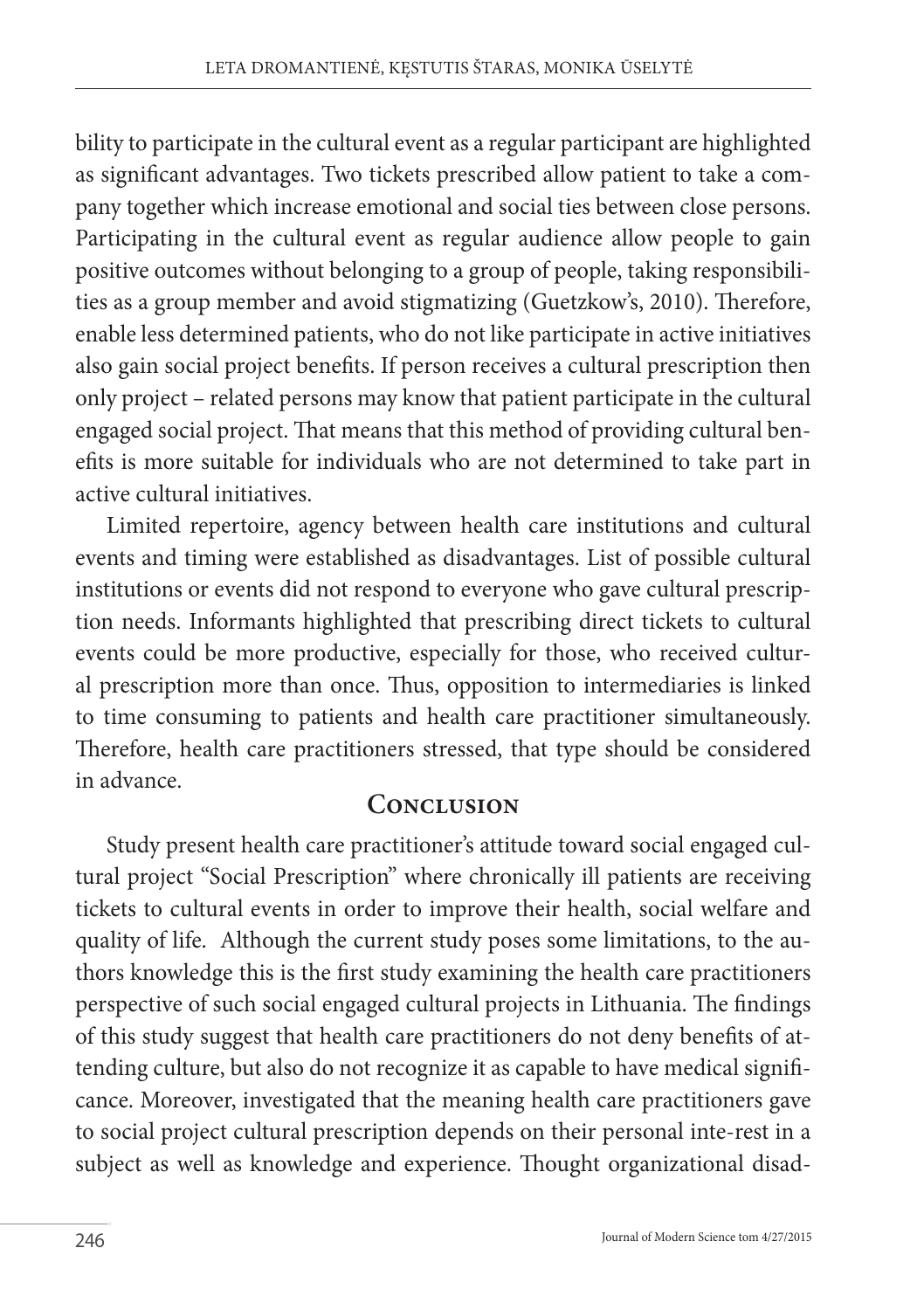vantages and displeasure about occupied time founded, generally health care practitioners have a positive attitude toward this particular initiative for their patients. The study is meaningful because following the success of the project it runs one additional years with corrections based on research results due to make project run easier for health care practitioners. Also, the current study and project were presented at the stakeholder's conference where it made a discussion toward joining health care and cultural sectors forces for a common social welfare of the residents.

### **Literatura**

- Angus, J. (2002). *An Enquiry concerning Possible Methods for evaluation Arts for Health Projects. Bath*. UK: Community Health.
- Angus, J. (2012). *A review of evaluation in community-based art for health activity in the UK*. Health development Agency.
- Augustinsson, S. (2011). *Prescribed culture. Summary of resulting research.* Malmo: Region Skane.
- Baklien, B. (2009, July). *Culture is Healthy.* ,,International Journal of Cultural Policy". 7(2), s. 235–257.
- Bruno, D., Hubley, A., Hubley, Z. (2003). *Health and the quality of life*. Essays of the quality of life*.* vol. 19, s. 153–183.
- Bygren, L.O., *et al*. (2009, January). *Attending cultural events and cancer mortality: A Swedish cohort study.* Arts & Health. 1(1), s. 64–73.
- Cuypers, K., et al (2011, August)*. Patterns of receptive and creative cultural activities and their association with perceived health, anxiety, depression and satisfaction with life among adults: the HUNT study, Norway.* ,,Journal of Epidemiology and Community Health"*.* 66(8), s. 698–703.
- *Environics research group*, (2010). *The Arts and the Quality of Life. The attitudes of Ontarians.* Canada: Ontario Arts Council, interactive web, retrieved from http://www. arts.on.ca/assetfactory.aspx?did=6235.
- Gaižutis, A. (1998). *Sociology of art. Vilnius, Lithuania. Encyclopedia.*
- Guetzkow, J. (2010). *How the arts impact communities: An introduction to the literature on art impact studies.* Priceton: Priceton University.
- *Healthy People 2020 Foundation Health Measure Report: Health-Related Quality of Life and Well-Being.* (2010, April 7) Retrieved from healthy people webpage: http://www. healthypeople.gov/2020/.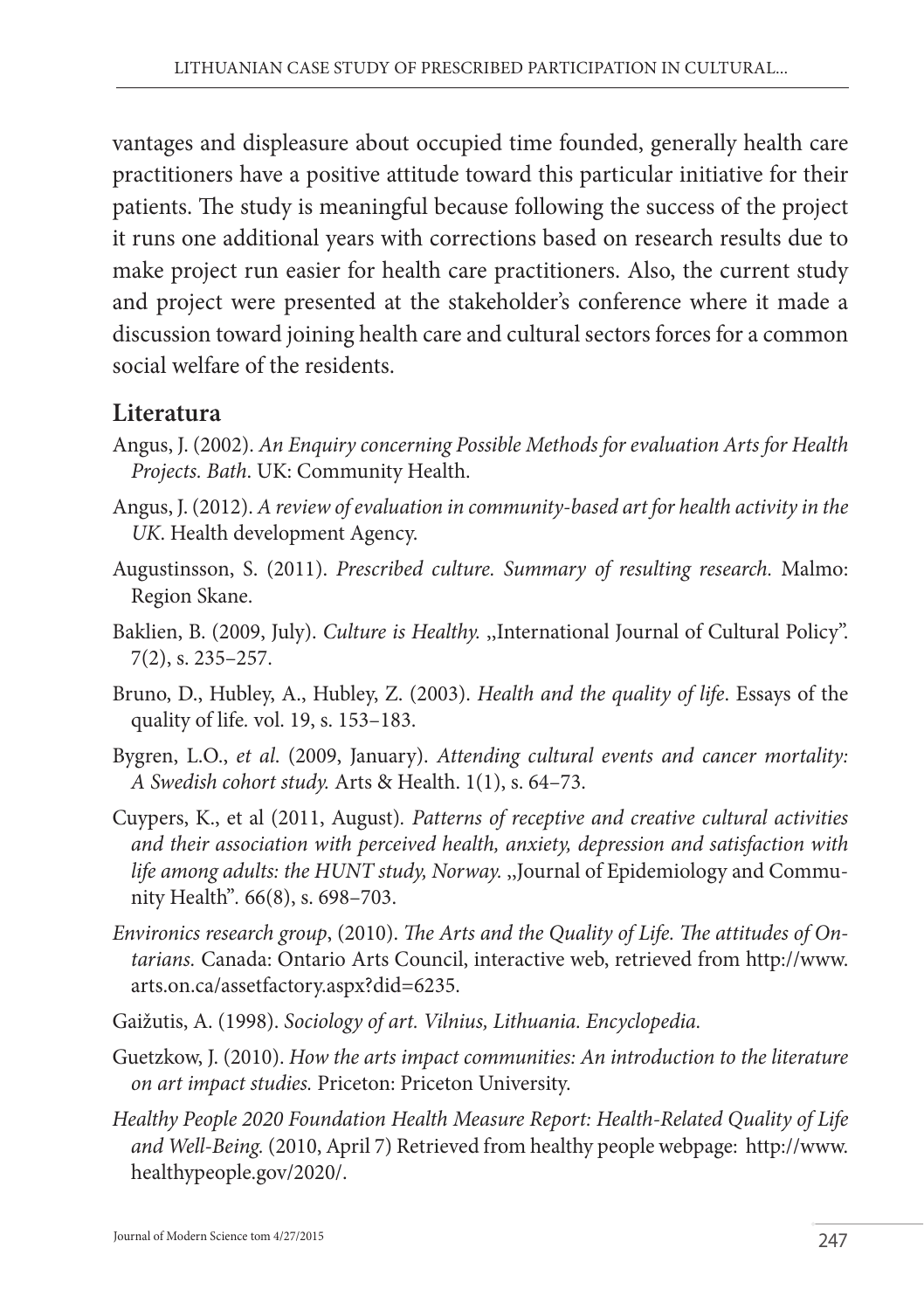Hennink, M., Hutter, I., Baley, A. (2011). *Qualitative research methods*. Los Angeles: Sage.

- Hyyppa, M., et al (2011, January). *Leisure participation predicts survival populationbased study in Finland*. ,,Health Promotion International". Oxford university press.  $21(1)$ , s. 5–12.
- Johansson, S.E., Konlaan, B.B., Bygren, L.O. (2011, March). *Sustaining habits of attending cultural events and maintenance of health: longitudinal study*. ,,Health promotion international"*.* Oxford university press. 16(3), s. 229–234.
- Konlaan, B., Bygren, O.L., Johansson, S. E. (2000). *Visiting the cinema, concerts, museums or art exhibitions as determinant of survival: a Swedish fourteen-year cohort follow-up.*, ,,Public Health". s. 174–178.
- Krutilla, K., Reuveny, R. (2002, January). *The quality of life in the dynamics of economic development. Oxford university press, Environment and Development Economics*,  $01(2)$ , s. 23–45.
- Lietuvos Respublikos Kultūros ministro 2012 m. vasario 28 d. įsakymas Nr. ĮV-140 "Dėl kultūros specialistų kvalifikacijos tobulinimo projektų dalinio finansavimo iš 2012 metų valstybės biudžeto lėšų taisyklių, paraiškos, sutarties, sąmatos ir ataskaitų formų patvirtinimo".
- Lietuvos Respublikos Seimo 2010 birželio 30 d. nutarimas Nr XI-977 "Dėl Lietuvos kultūros politikos kaitos gairių patvirtinimo*".* 2010, Valstybės Žinios, Nr 80-4152.
- Lietuvos Respublikos Seimo nutarimo projektas Nr. XIIP- 1280 "Dėl Lietuvos sveikatos 2014–2023 metų programos patvirtinimo".
- Lietuvos Respublikos Vyriausybės 2011 m. Spalio 27 d. nutarimas Nr 1269 "Dėl Lietuvos kultūros politikos kaitos gairių įgyvendinimo 2012–2014 metų tarpinstitucinio veiklos plano patvirtinimo". 2011, Valstybės žinios, Nr 134-6350.
- Lyracos, G.N. (2010). *Role of dispositional optimism in Health related quality of life among health care professionals with musculoskeletal pain*. New York: Nova science.
- Noll, H.H. (2004). *Social indicators and quality of life research: background, achievements and current trends. Genov, Nicolai, Ed.: Advances in Sociological Knowledge over Half a Century.*
- Phillips, D. (2006). *Quality of life. Concept. Policy and practice.* London and New York: Routledge.
- Raphael, D. (1996, May). *The quality of life profile Adolescent version: Background, description, and initial validation*. Journal of Adolescent Health, 19(5), s. 366–375.